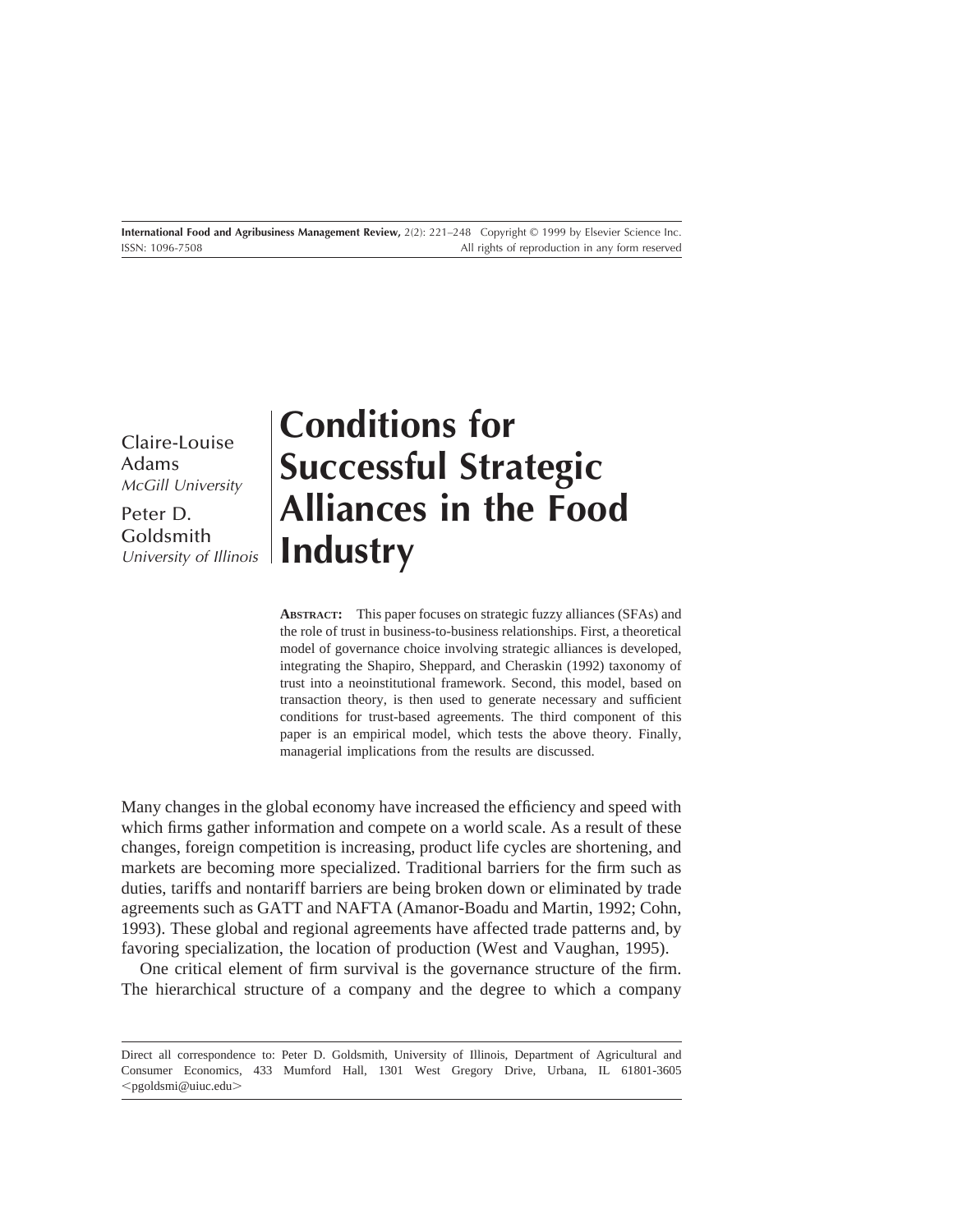internalizes decisions affects the company's efficiency, both internally and externally. In such a fast-paced environment low operating costs are a key to financial success, and quick, accurate decision making is paramount. The need to respond to a situation quickly and easily, but also cost effectively, has induced managers to look outside their own companies to other firms for cooperative agreements.

This paper focuses on the formation of new business arrangements, such as strategic fuzzy alliances (SFAs), which are unique because they involve trust. The aim of this paper is to analyze these alliances and the role of trust in business-to-business relationships. First, a theoretical model of governance choice involving strategic alliances is developed, integrating the Shapiro et al. (1992) taxonomy of trust into a neoinstitutional framework. Second, our model, based on transaction theory, is then used to generate necessary and sufficient conditions for trust-based agreements. The third component of this paper is an empirical model, which tests the above theory. The model uses a recent survey, conducted by Dionne, Lambert, Romaine, and Coffin (1996), of horticultural and pork processing firms and a multinomial logit technique in order to explain the governance choice decision. Finally, managerial implications are discussed focusing on relationship building and relationship management.

# **THEORETICAL MODEL**

# **Background**

In 1937, Coase (in Williamson, 1991) theorized that by internalizing transactions, governance costs could be reduced at times while, at other times, the market has a valuable role to play in a firm's ability to compete. In the 1970s Williamson used Coase's theories as the basis for transaction cost economics, adding to them human elements such as opportunism and bounded rationality (Williamson, 1985; Simon, 1957). From this, a continuum of governance choice has become the foundation of transaction economics (see Figure 1).

There are three sections to the continuum of governance: from left to right they are the spot market; quasi-integrated alliances; and vertically integrated firms. At the spot market there are many buyers and sellers, transactions are governed by price signals (Sporleder, 1992), and property and ownership are fully defined; thus a contract is not necessary. In the area of vertical integration there is 100% ownership. All business units have a similar overriding objective and a common culture. A commonality exists here that may not be found in other areas of the continuum and, as a result, a contract is not necessary. Quasi-integrated firms, in the center of the continuum, govern transactions through contracts. Here bilateral trading partners avoid the costs of arranging each and every transaction in the spot market while still not fully internalizing the transaction either.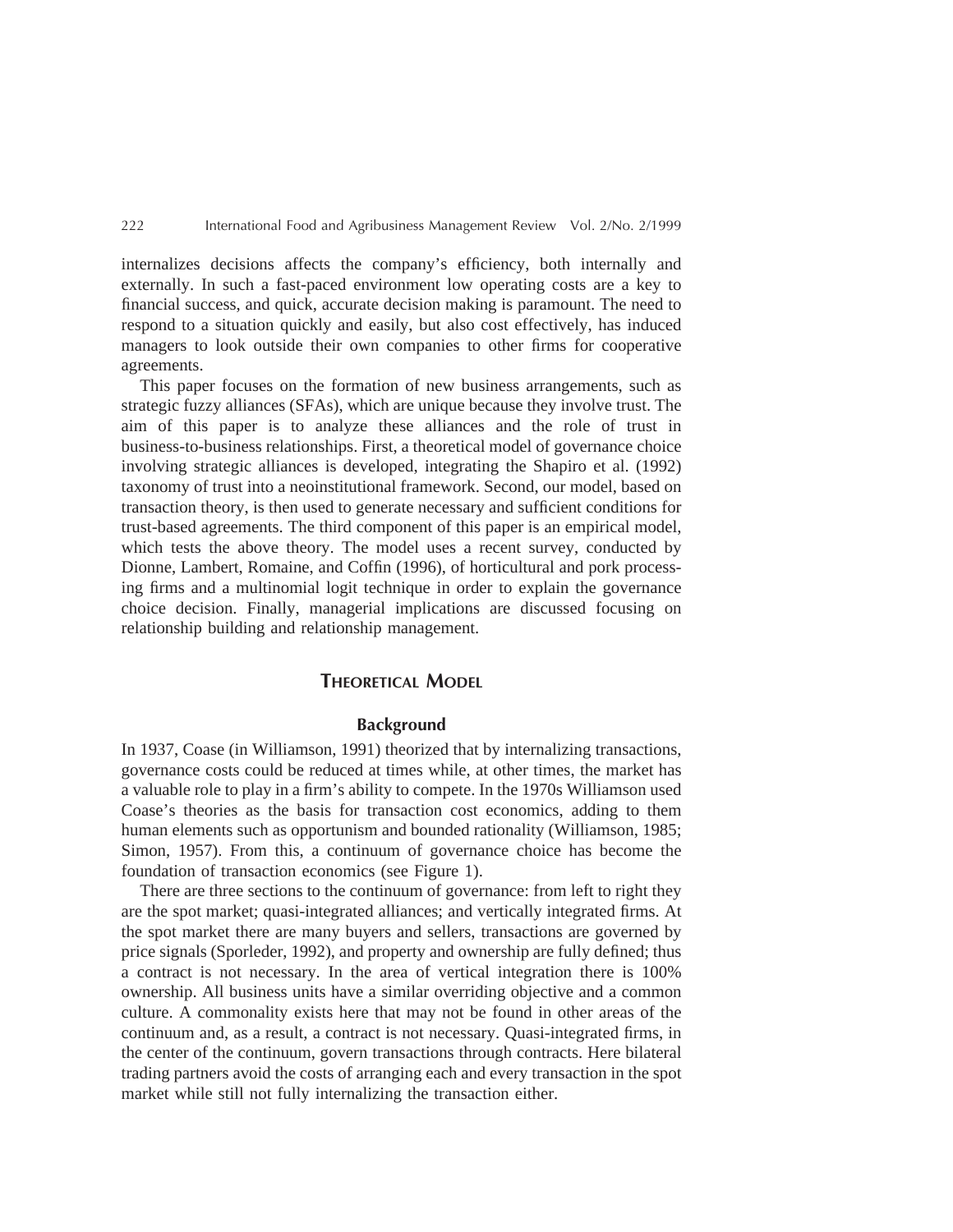

**Figure 1.** Continuum of Governance with Transaction Cost Economic **Attributes** 

Moving from left to right along the continuum of governance, transactions are internalized and external costs to the firm decrease. On the other hand, the intricacy of the transaction increases, the assets involved in an agreement become more specialized to that agreement (increasing asset specificity), and governance structures become more complex (Ring and Van de Ven, 1992). The elements contributing to bounded rationality and opportunism increase, making the transaction environment more risky. Bounded rationality and opportunism, the cornerstones of transaction costs, are major causative forces for contracting under conditions of moderate levels of specificity and internalizing at higher levels of specificity. Not only do individuals search for governance structures that reduce direct costs, but also methods for protecting against opportunistic behavior from their bilateral trading partners. Thus trust has a direct role in cost reduction because, in the limit, with complete trust there is no opportunism (Chiles and McMackin, 1996).

The theoretical and empirical question which is the focus of this research is : where do trust-based alliances, such as strategic fuzzy alliances, fall on the governance choice continuum? Although much has been written about opportunism, neoinstitutional economics is devoid of work addressing trust-based governance structures such as SFAs.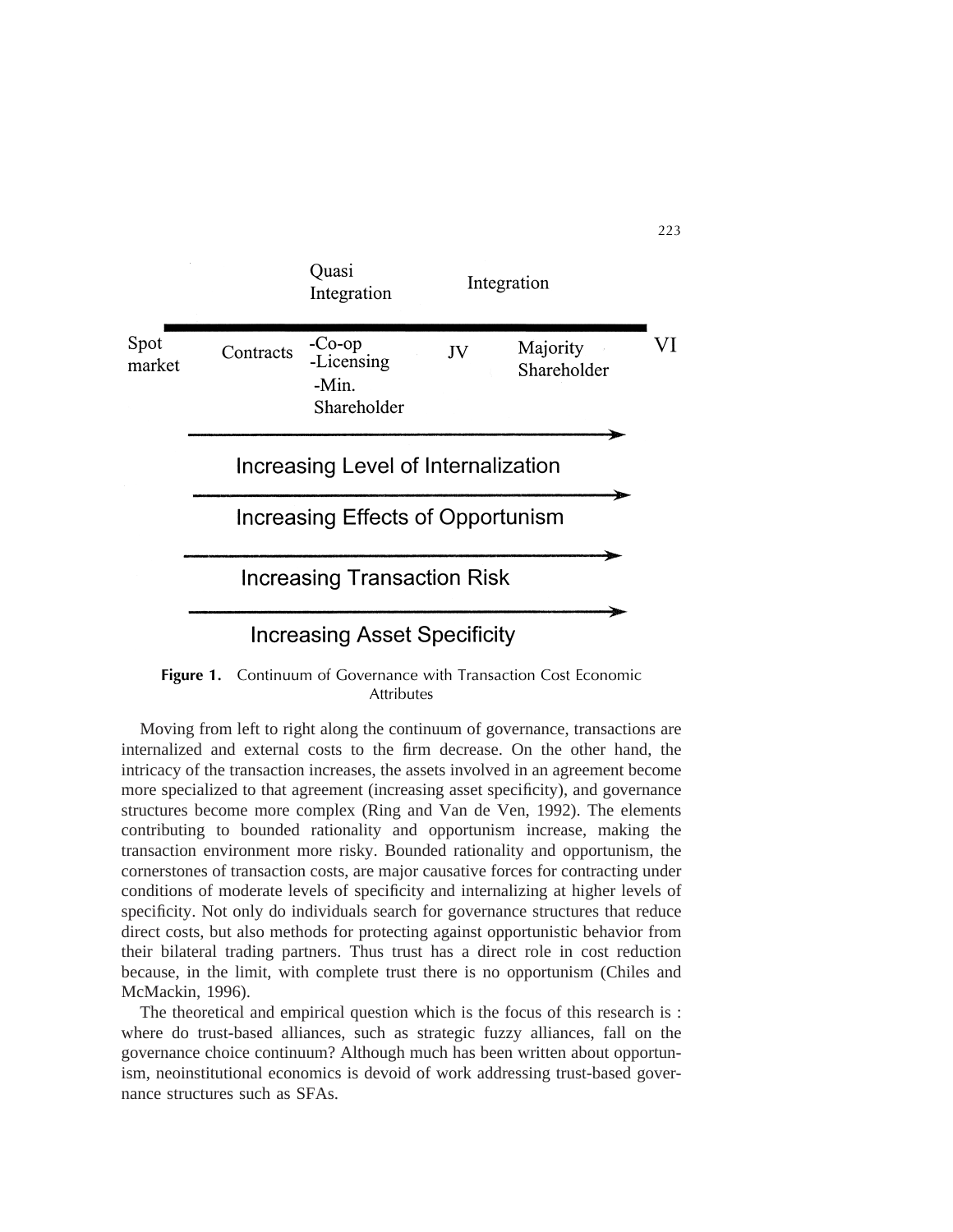# **Strategic Fuzzy Alliances**

While neo-classical economics is founded on the notion of competition and opportunism, which is the basis of behavior for economic man, fuzzy alliances involve co-operation, loosely specified prerogatives, and a trusting environment (Sporleder, 1993). The boundaries of neo-classical firms are strictly defined and distinct, whereas fuzzy alliances are highly flexible and their boundaries much less clear (Sporleder, 1993). In a fuzzy alliance there is shared control. The system is an open structure where knowledge flows easily between the two firms, as through a "membrane" connecting two living organisms (Hamel, 1991). Success is based on co-operation, using each other's wisdom and ideas to advance both firms into the future. Innovation, learning and communication are encouraged, to allow firms to keep pace in a rapidly changing environment, innovation, learning and communication are encouraged (Vyas, Shelburn, and Rogers, 1995). In the event of mistakes or misjudgements exit costs are low allowing firms to break relations quickly and easily (Sporleder, 1992). Each partner is a stakeholder but not necessarily a shareholder in the operation (Sporleder, 1993). A key feature of the non-contract-based alliance is trust. Maintaining trust in the relationship allows for a level of flexibility and rapid change, not attainable in traditional business alliances.

Being able to maintain trust in a business relationship can be highly advantageous to all parties involved. Through trust there is: 1) a decrease in transaction costs, 2) an increase in flexibility for both companies, 3) an increase in knowledge and 4) a decrease in risk (Maitland, Bryson, and Van de Ven ,1985; Shapiro et al.,1992; Dodgson,1993; and Parkhe,1993). Interestingly, it was even shown by Axelrod (Hill,1990, p. 507) "... that over time actors whose decision rules stressed co-operation and trust, rather than opportunism, came to dominate the population of players." Without trust a fuzzy alliance cannot exist; therefore to understand strategic fuzzy alliances completely it is necessary to analyze and discuss the key component of these agreements, trust.

Trust: necessary and sufficient conditions. SFAs fall under a broader category of new<sup>1</sup>governance structures, strategic alliances (SAs). Alternatively, those alliances that primarily rely on binding mechanisms other than trust may, for simplicity, be described as contract-based and for the purposes of this paper be identified as strategic contract alliances (SCA) (see Figure 2). On the continuum of governance choice, strategic contract alliances reside between spot markets and vertical integration in the area of hybrid structures. They represent the broad class of SA involving more formal coordination and which have been described as joint ventures, equity partnerships, development agreements, supply agreements, manufacturing collaboration and marketing agreements (Nohria, 1991). While the taxonomy of strategic alliances is not the focus of this paper,<sup>2</sup>it is enough to say though that SCAs encompass many types of strategic bilateral trading arrange-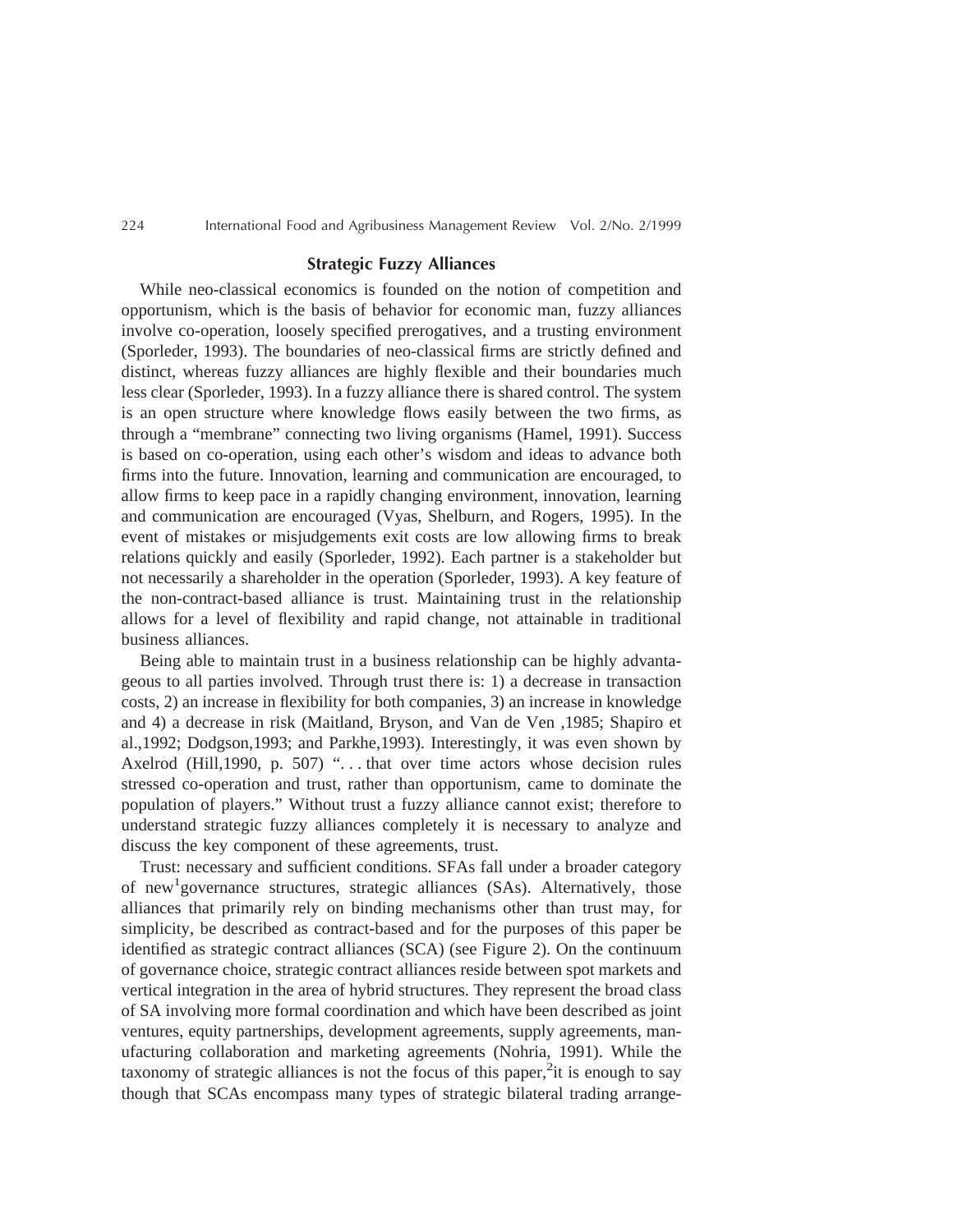|            | <b>SUFFICIENT CONDITIONS</b>       |  |  |
|------------|------------------------------------|--|--|
|            | <b>NECESSARY CONDITIONS</b>        |  |  |
| SА         | <b>STRATEGIC ALLIANCE</b>          |  |  |
| <b>SCA</b> | <b>STRATEGIC CONTRACT ALLIANCE</b> |  |  |
| <b>SFA</b> | <b>STRATEGIC FUZZY ALLIANCE</b>    |  |  |
|            | <b>COGNITIVE THOUGHT</b>           |  |  |
|            | <b>EMOTIONAL THOUGHT</b>           |  |  |

| PRIMARY BUILDING BLOCKS | <b>SECONDARY BUILDING BLOCKS</b> |  |  |
|-------------------------|----------------------------------|--|--|
| R - RISK                | <b>CO - COOPERATIVE BEHAVIOR</b> |  |  |
| <b>F</b> - FREE WILL    | <b>FAM-FAMILIARITY</b>           |  |  |
| <b>K- KNOWLEDGE</b>     | <b>REP - REPUTATION</b>          |  |  |
| P - PREDICTABILITY      |                                  |  |  |



Figure 2. Strategic Alliances and Trust

ments. The governance choice may be quite traditional, i.e., license, contract, or joint venture, but the choice of partners or the objectives of the alliance are nontraditional. SFAs on the other hand utilize trust as a governance mechanism, substituting it for a contract as the transaction's binding force.

Trust is a *necessary* condition in the formation of an SFA and is defined as ". . . the expectation by one person, group or firm of ethically justifiable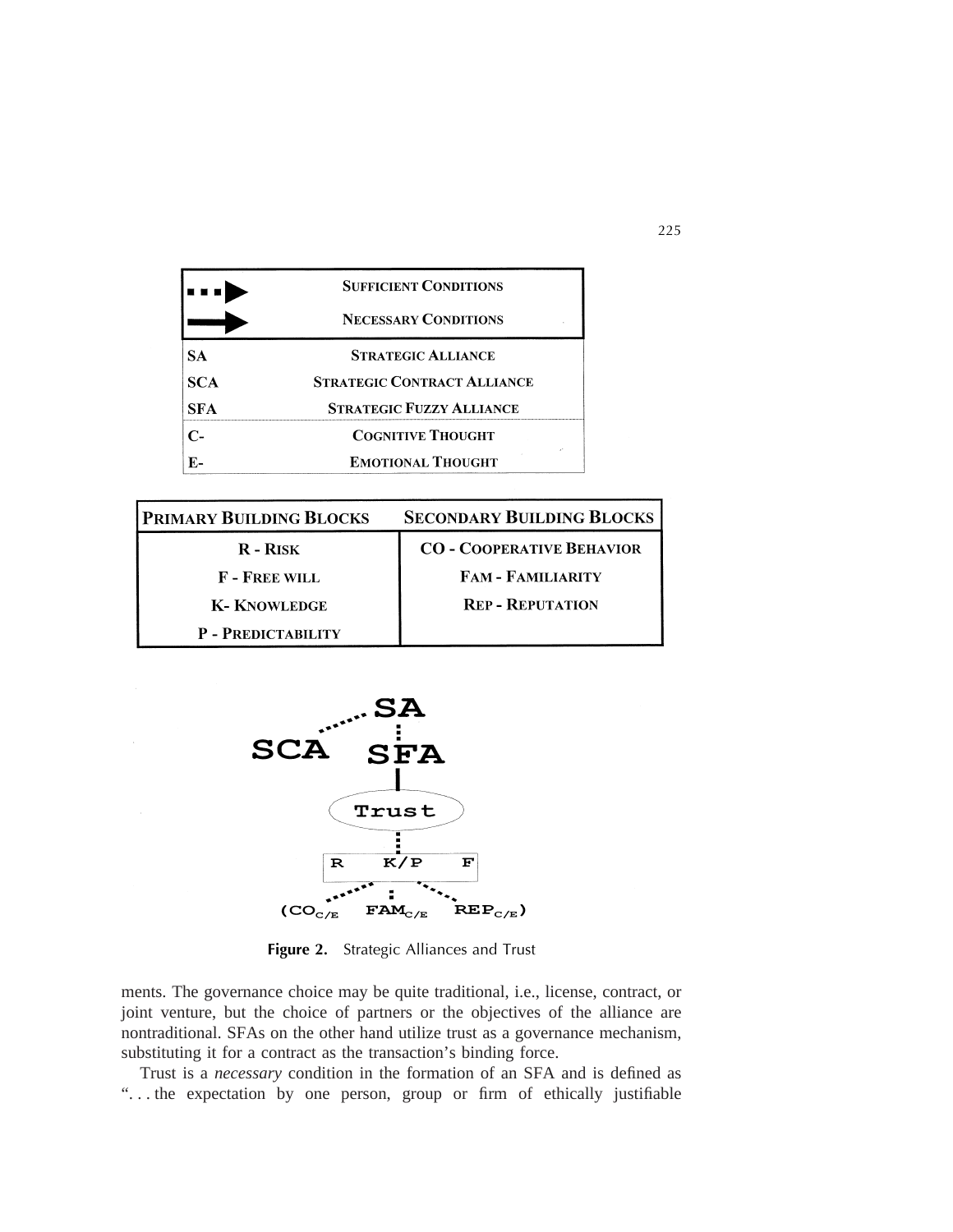behavior . . . on the part of the other person, group, or firm in a joint endeavor or economic exchange" (Hosmer, 1995). Two elements of the human psyche are utilized when an individual makes a decision to trust: cognitive (C) and emotional (E) thought (Lewis and Weigert, 1985) (see Figure 2). The cognitive component refers to the ability of an individual to rationally determine whether or not someone is worth the risk of being trusted. The emotional feature is related to sensory responses elicited by all humans in acknowledgment of preferences or feelings for people or things.

Within the context of cognitive and emotional decision making, the elements that are believed to engender trust are: *knowledge, risk, free will* and *predictability* (Lewis and Weigert, 1985; Dodgson, 1993; Dasgupta, 1988; Luhmann, 1988; Gambetta, 1988). Independently, these elements do not create trust, however, when joined together in specific combinations they are sufficient for its formation.

#### **Knowledge**

Knowledge can be gained from previous experiences, research, reputation or conversation. It allows one to determine from the past what the future might hold, and in this way permits us to predict future outcomes. Knowledge itself does not cause trust, but it is an important ingredient (Lewis and Weigert, 1985). In the event of perfect knowledge, complete rationality, trust is not necessary (Gambetta, 1988) and in the event of no knowledge, a gamble has taken place and trust has not been formed (Lewis and Weigert, 1985).

#### **Predictability**

This is the ability to rely on the actions of others based on prior knowledge. One must have enough knowledge of an individual or firm to allow for inference as to possible future actions based on past events or information, i.e., it must be possible to predict an outcome *a priori*. At low levels of knowledge, prediction is a cognitive action and a function of information quality. At higher levels of knowledge, i.e., identification (Shapiro et al., 1992), predictability is not so much cognitive as an emotive action.

# **Free will**

Free will refers to the ability of an individual to make a choice of whether or not to trust another individual, group or firm. By using a combination of cognitive and emotional elements this decision is made either consciously (through logical decision making) or unconsciously. For example, if an individual is given two choices: 1) that his/her company may decrease research and development costs by forming a trust-based alliance with another firm, or 2) that the company might fall behind if it goes it alone, the firm has an opportunity to choose a course of action (free will). On the other hand, if the firm or individual is in a position of duress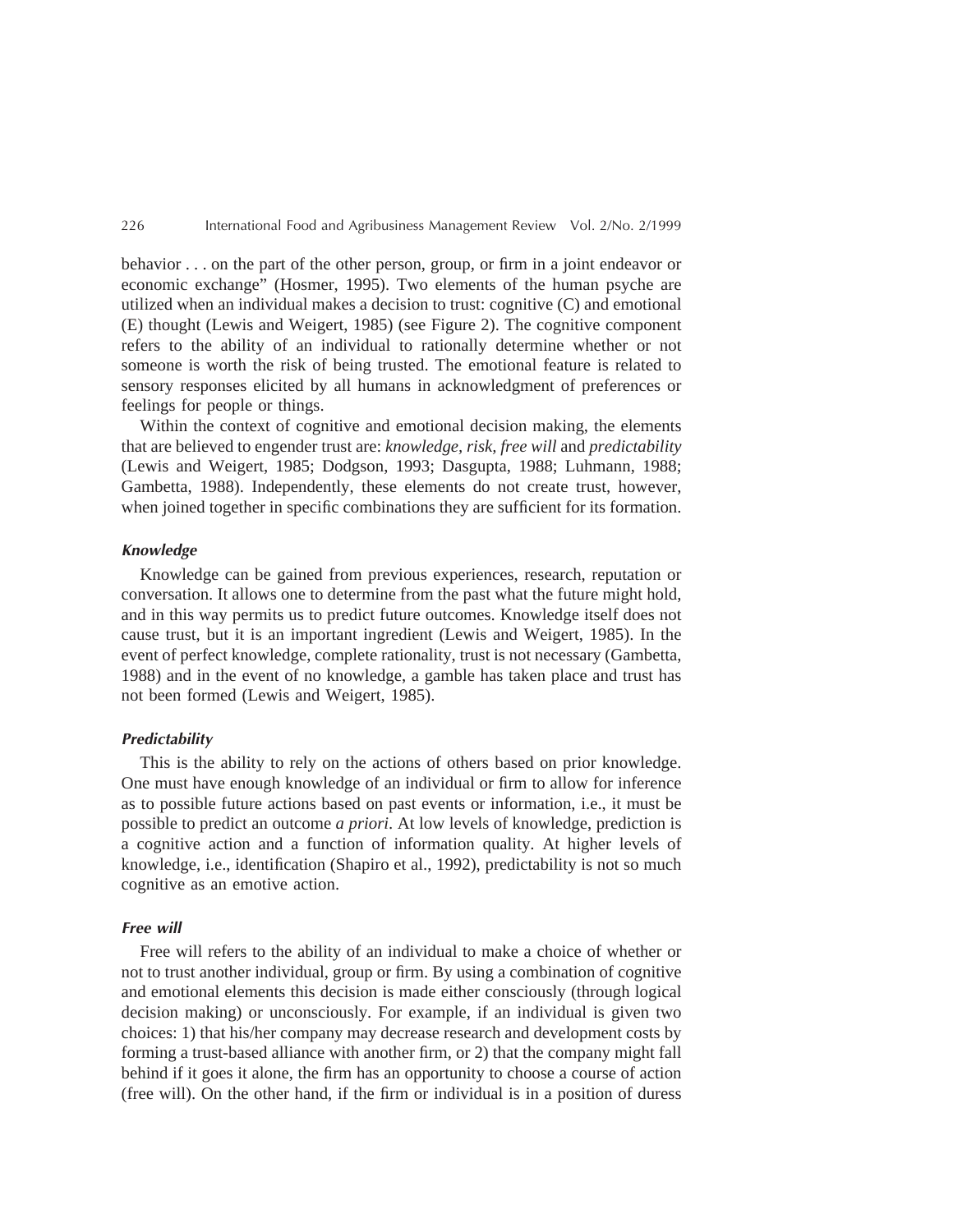and economic death will result in a decision to not trust, then a choice does not really exist and trust is not apparent in the relationship (Nooteboom, 1996). Thus free will is fundamental to trust formation.

# **Risk**

The final element, and the most crucial to the formation of trust, is risk. A person places themselves in a situation of risk when they enter into a relationship where perfect information is not available, future events are uncertain or there is a possibility of injury and/or loss (Ring and Van de Ven, 1992; Chiles, 1996; Lewis and Weigert,1985). In order for trust to occur, risk must exist (Luhmann,1988). Without risk, trust is not necessary as all information is present and the future can be determined with certainty or, if it can't be determined with certainty, the unexpected event is as good as the expected event, therefore riskless.

If someone plays the lottery and knows with certainty the number of other tickets in the lottery, the probability of their ticket being selected can be calculated. Trust is not necessary because one knows with certainty the event will take place and thus there is a fixed chance of winning. However, if someone enters a lottery and the number of tickets sold is unknown then the future possibility of winning is not possible to calculate. One must trust that it is a fair game but because not all information is available and future events are unpredictable, the expectation of winning has been decreased. Thus the element of risk is an important component for the formation of trust.

All four elements, knowledge, predictability, free will, and risk, do not have to be present for trust. In specific combinations they are sufficient for trust and form the backdrop to the empirical tests developed further along in this paper. With respect to the question of SFAs these elements together constitute the sufficient conditions to form trust.

*Free will* is captured in the empirical model because governance choice decisions are being modeled. Consistent with neoinstitutional theory, the firm/ agent is making a cost minimizing decision where the choice of governance structure is made (Goldsmith and Sporleder,1998). *Risk* too is evident in the decision process. *Ceteris paribus*, transaction risk increases along the continuum due to increasing asset specificity (Nooteboom, 1993; Goldsmith and Sporleder, 1998).

The final element for trust to form is some form of *knowledge*. Knowledge can come in a variety of forms. It may arise through cooperation, familiarity, or reputation (see Figure 2).

Cooperation is defined as the act of working with another group or firm to achieve a common goal. It takes place before trust is established and through repeated actions of cooperation, trust will be created (Gambetta, 1988). Thus cooperation is a sufficient condition for acquiring knowledge and trust-based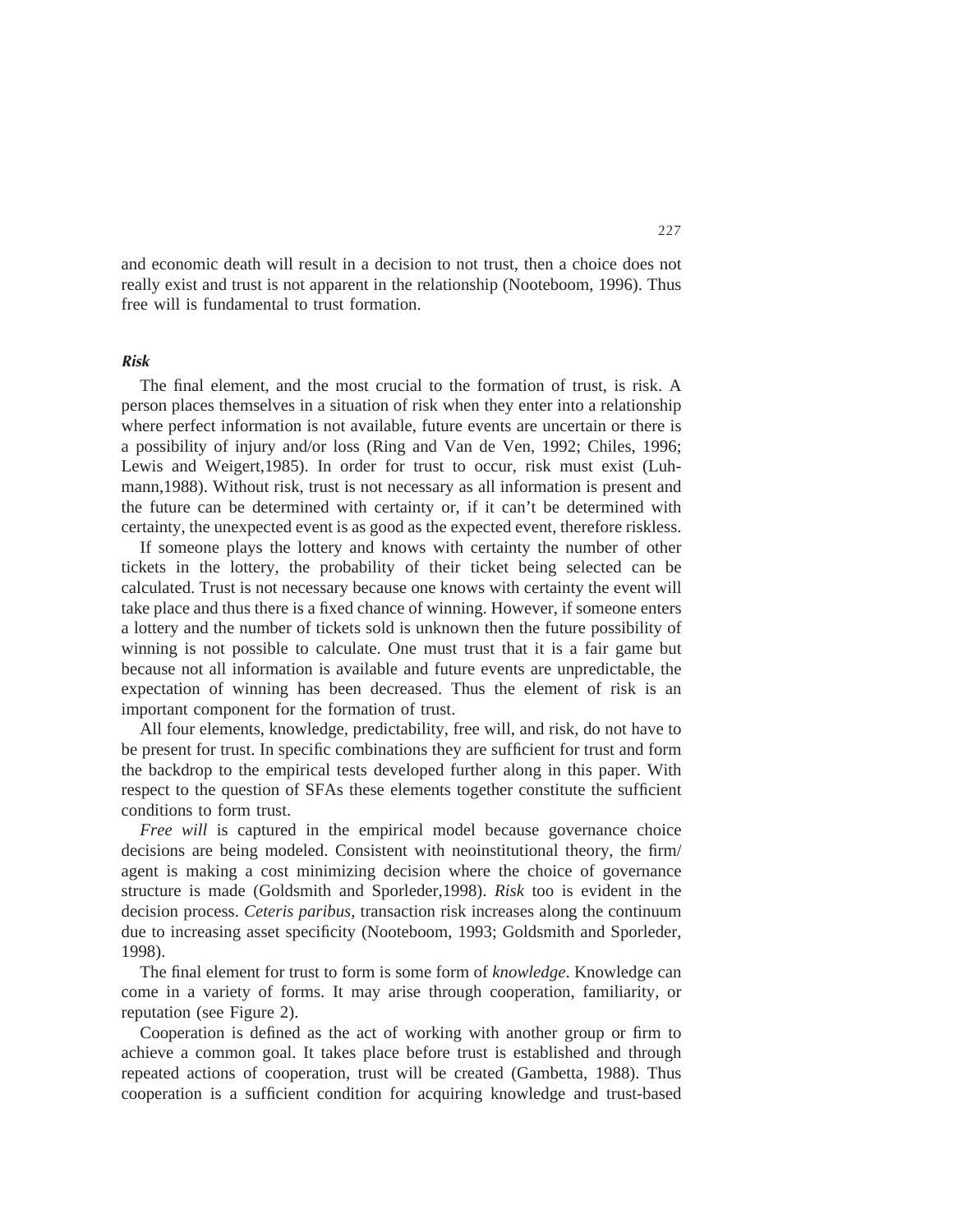relationships should be positively correlated to firms which have a history of working together (Ring and Van De Ven, 1992; Gulati, 1995 ).

Knowledge can also arise through familiarity; that is, having a common heritage, experiences, or culture. Geography (same region), organizational form (cooperative), language, and heritage (entrepreneurial start-up) all may enhance the formation of trust.

A final condition sufficient for the knowledge necessary to produce a trust-based relationship is reputation. You might not have to have direct knowledge of the firm you are going to ally yourself with; indirect information may suffice. Reputation is a proxy for knowledge (Parke, 1993). Firms that are more established with longer track records may be more likely to be involved in SFAs. However, when reputation takes on the role serving as a hostage asset, it is a substitute for trust. We trust the other person not because we know of their good work or some common identity that binds us together but because if they renege we expose their behavior, tarnishing their reputation.

Each of the three primary building blocks of trust is integral to the formation of a distinct type of trust. Changing levels of cognitive and emotional decisionmaking processes helps to categorize different trusting relationships. Also each element within a building block may differ in intensity which gives rise to different types of trust.

# **Taxonomy of Trust**

Trust is not a static concept. Shapiro et al. (1992) describe three main categories of trust: 1) deterrence; 2) knowledge; and 3)identification-based trust (see Figure 3). The authors state that ". . . each previous basis of trust is a necessary condition for the one that follows."

#### **Deterrence-based Trust**

Deterrence-based trust is necessary when the relationship is based on little or no knowledge. It is the lowest form of trust. This type of governance relies on the fact that the cost (in absolute value) to each agent of defaulting on the relationship is greater than the benefits of continuing in the relationship. Deterrence-based trust is consistent with the calculus of "economic man" and a Smithian idiosyncratic optimizer. It is based on cognitive action, freewill and rational economic behavior. Agents may exit freely depending on their assessment of the costs to leave versus the benefits of remaining. This type of governance structure is the most fragile. There is such a low level of investment in the relationship that the corresponding commitment by agents to the relationship will vary with the ebb and flow of benefits that accrue to them from the relationship.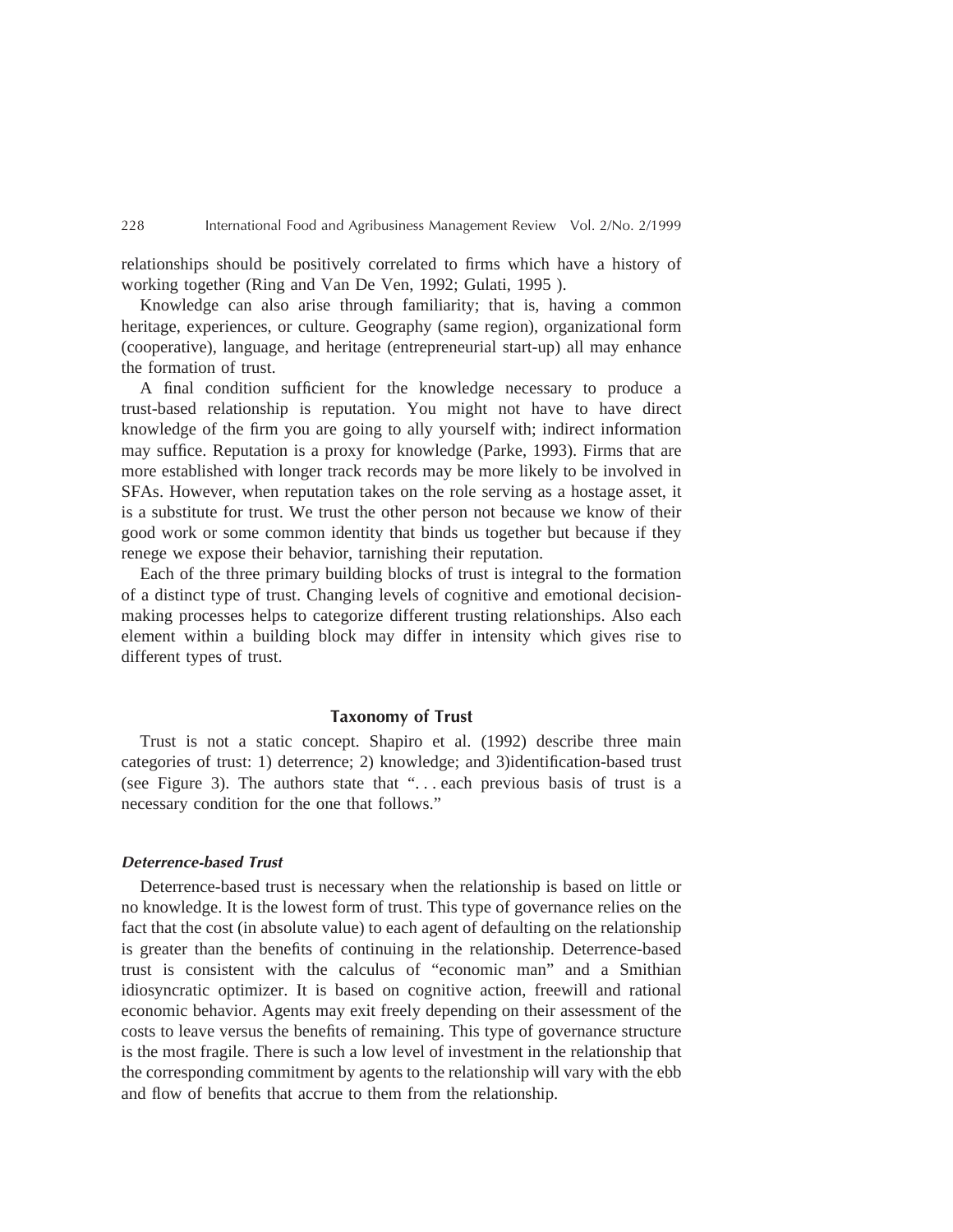

**Figure 3.** Taxonomy of Trust

# **Knowledge-based Trust**

The second or intermediate level of the Shapiro et al. (1992) taxonomy is knowledge-based trust. As knowledge increases over time, predictability is formed, allowing an individual to react with more certainty in regard to future events. As a result, governance risk, the risk of a failure of the governance structure, decreases (*ceteris paribus*) as an individual moves from deterrencebased trust to knowledge-based trust. Once predictability has been achieved there is a decrease in the importance of the deterrents in the relationship. Through knowledge risk is reduced, though it is not dissolved (Lewis and Weigert, 1985). Thus firms that have a history of working together have experience with strategic alliances or, where public information is ample, would be able to establish a higher form of trusting relationship, one based on knowledge. This, like deterrence-based trust, is a cognitive form of trust.

# **Identification-based Trust**

This form of trust is based more on emotions than either deterrence-based trust or knowledge-based trust. Identification-based trust is the ability of an individual to internalize another's preferences (Shapiro et al.,1992). Identification-based trust is the highest level of trust attainable. In order to access this level of trust, the partners must achieve a level of knowledge where predictability is highly accurate, thus greatly reducing the amount of risk involved. This is achieved through a shared culture or experience set such that your partner's loss is your loss. The most pure form of this type of trust occurs in family governance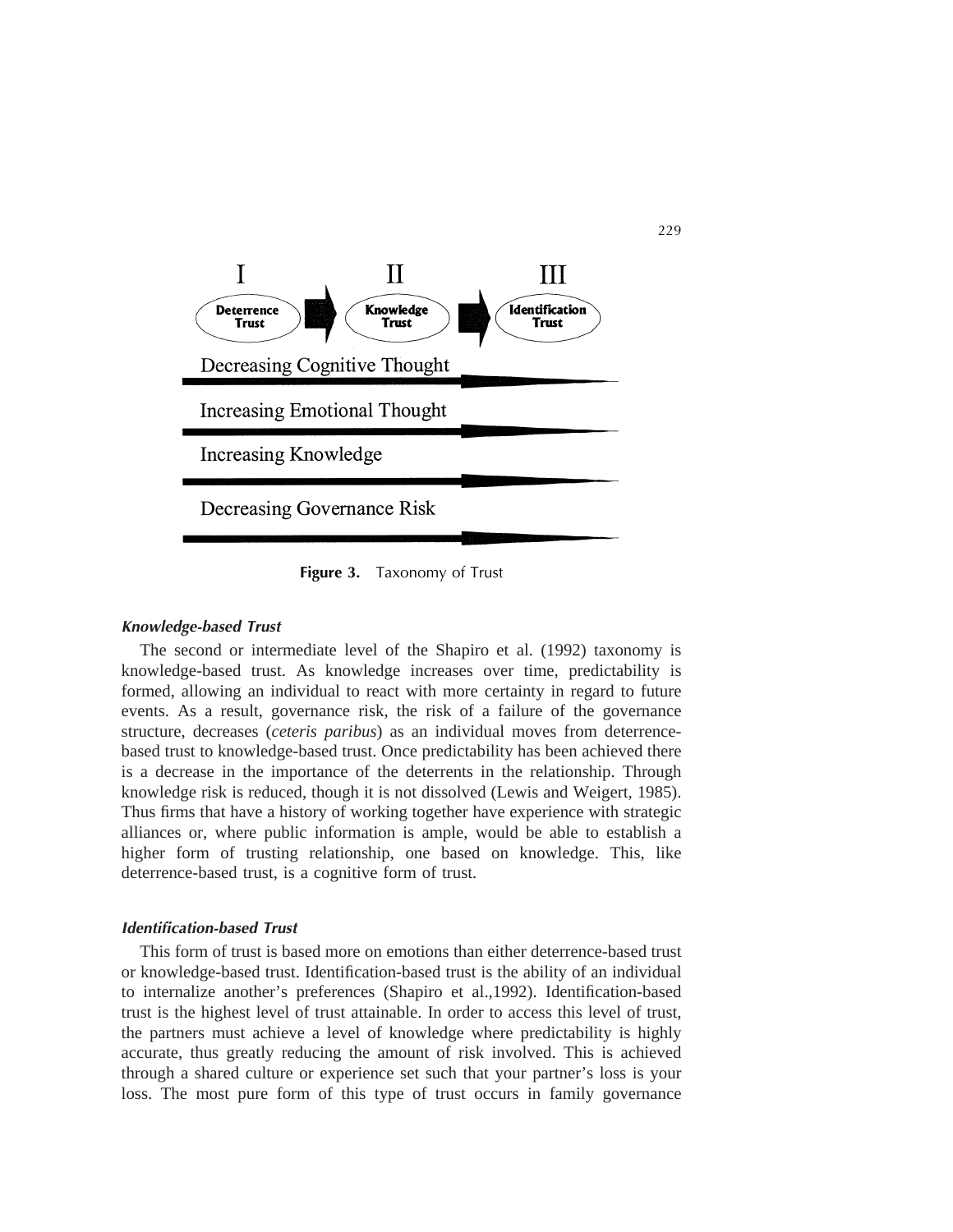#### 230 International Food and Agribusiness Management Review Vol. 2/No. 2/1999

structures, whereby a manager and his or her family operate the organization with a consistent, uniform, and unwritten rule set.

# **Strategic Fuzzy Alliances and the Continuum of Governance**

In order to understand the role of trust in governance, it is fundamental to be able to integrate the notion of trust into the continuum of governance. For a strategic fuzzy alliance to exist one must: 1) have a strategic business relationship which is based upon trust; 2) have a noncontract-based agreement; and 3) be in a relationship with at least one other firm.

#### **The Spot Market**

In the area of the spot market there are many buyers and sellers. A transaction in this area of the continuum has low asset specificity and low transaction risk, therefore neither contracts nor trust are necessary to complete a transaction. In this region of the governance continuum a thick market condition exists providing ample supply at the right place and time. Thus a strategic fuzzy alliance would not exist in the area of the spot market, because trust *does not* exist in this area.

#### **Vertical Integration**

Trust *does* exist at the opposite end of the governance continuum within the vertically integrated firm. One of the efficiency-enhancing characteristics of the vertically integrated firm is the lack of need for contracting to complete each internalized transaction. Noncontract-based agreements are the rule as agents cooperate and coordinate within the firm with little formal governance. This type of trust is usually at minimum knowledge-based, and often with a well-defined corporate culture, is identity-based. However, SFAs are not found at this end of the continuum because only one firm is involved. Strategic fuzzy alliances involve two or more firms.

#### **Hybrid or Quasi-Integration**

Throughout the central region of the continuum written contracts of some type, not trust, are the foundation of the governance structure; therefore strategic alliances do not exist here either. In these relationships the contract is a substitute for trust for the purpose of binding the parties to the agreement. Since SFAs are not found in the spot market, hybrid or vertical integration regions of the continuum, an additional dimension needs to be added to the neoinstitutional governance choice continuum (see Figure 4).

On the first plane of the dual continuum, the traditional continuum of governance is displayed. The second continuum offers an additional set of choices for the firm. For each hybrid choice on the neoclassical continuum, there is a matching trust-based choice which may reduce the parties' governance costs.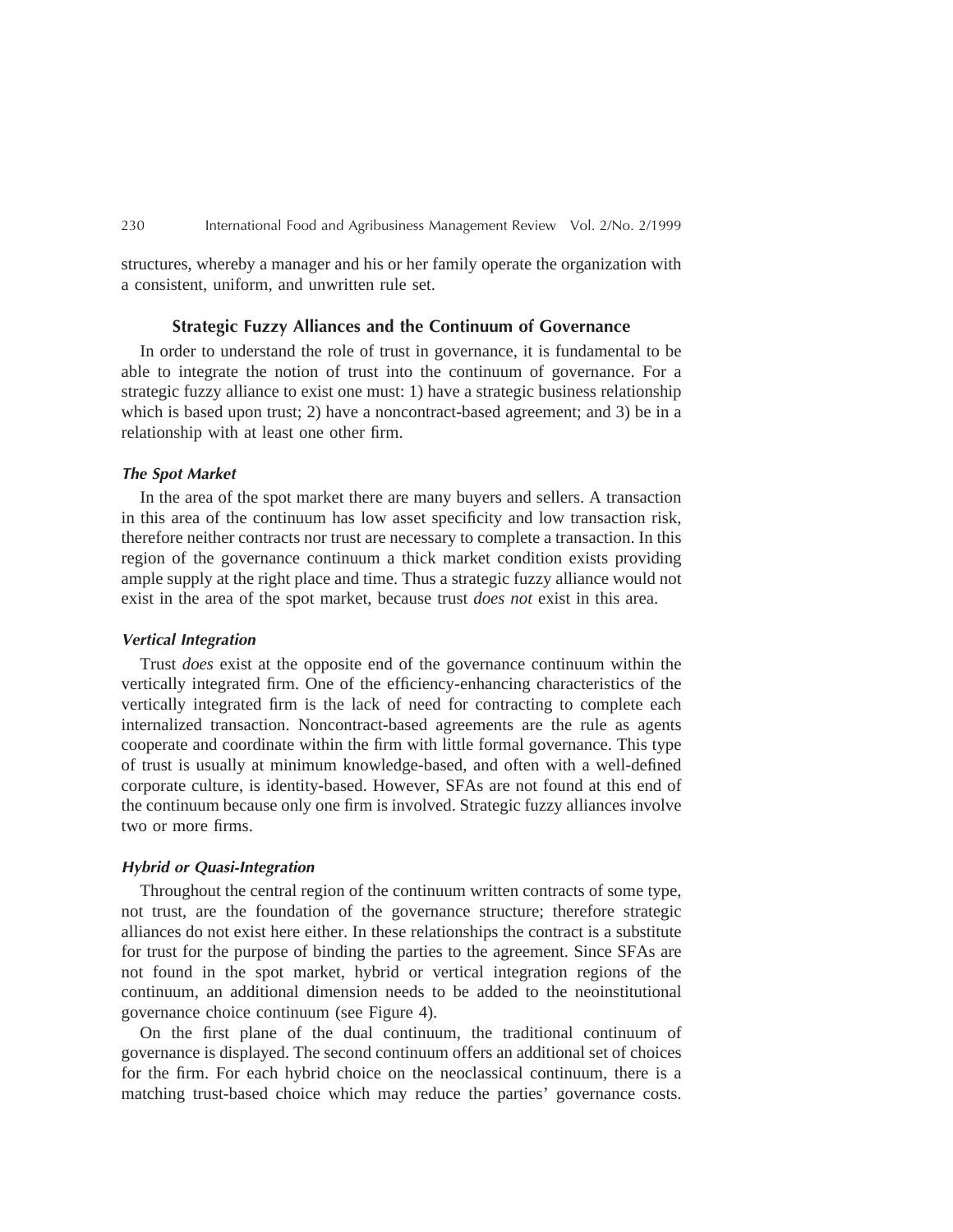

**Figure 4.** Dual Continuum

Trust-based relationships offer lower friction-related costs but have higher costs related to building relationships and acquiring knowledge. The vertical axis reflects the potential probability,  $\{0 \dots 1\}$ , of substituting a trust-based structure.

In the spot market the potential for contract-based alliances to be substituted for trust- based alliances is 0, as neither trust nor contracts are necessary for transactions to take place. A higher potential for substitution exists in the area of hybrid structures. However, the further right one moves the probability falls, eventually reaching zero again in the region of vertical integration. This decrease in substitution potential reflects the increasing levels of asset specificity and transaction risk, which may make informal agreements untenable.

There are two distinct governance choice forces at work. Moving from left to right and focusing on the upper continuum, knowledge is increasing and the level of trust needed to bind agents to an agreement is also increasing. The weakest bond is on the left with deterrence-based trust and the strongest bond is on the right with identification-based trust. At the same time that trust is increasing, transaction risk is increasing. Thus, *ceteris paribus*, the more risk that exists the greater the level of knowledge that is necessary. Therefore one can *theoretically* find trust-based relationships that address many types of transactions, even some where risk levels are fairly high. But as transaction risk increases to the highest levels, the power of trust gives way to internalization as the only sustainable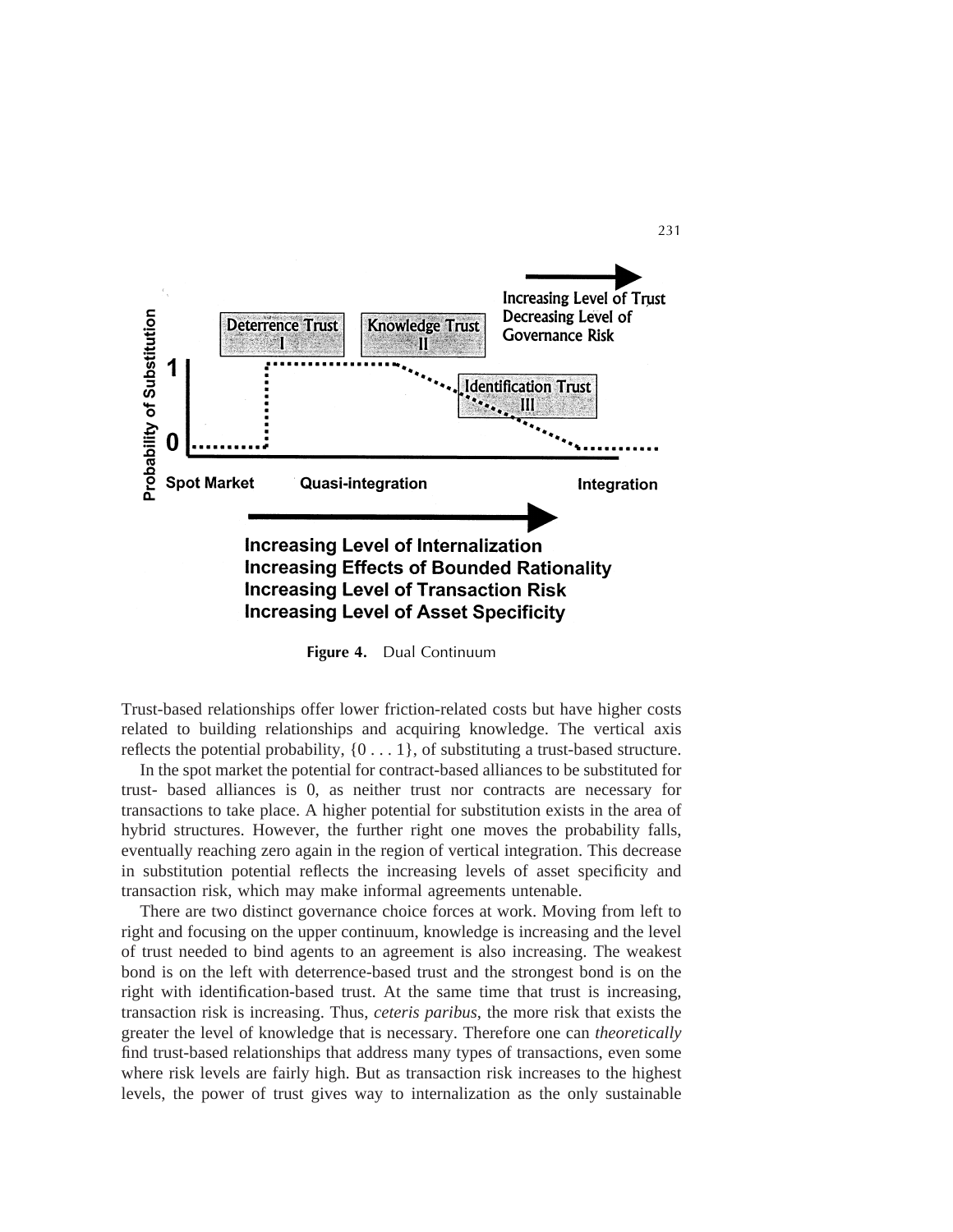governance choice option. The issue then is for the bilateral partners to generate the level of knowledge or identification to match the risk imbedded in the transaction. This process in itself is a rich area of research, but suffice it is to say that the common process of firms attempting to blend corporate cultures upon forming alliances is an example of the knowledge/identification building process.

In terms of hypotheses concerning firm behavior, trust-based alliances should then be extremely rare at high levels of asset specificity. SFAs should be more common at the left side of the continuum where transactions are relatively simple and risk is low. As risk gets higher, because agents are opportunistic, a high level of knowledge or identification is needed, which is hard to develop. If one believed that agents/firms were becoming more altruistic, in an evolutionary sense, and less economically rational, one would expect to see the probabilities increase and the set of transactions covered by SFAs broaden moving from left to right.

At low levels of asset specificity, deterrence-based alliances (I) are *sufficient* to dominate, while at high levels of asset specificity identification trust-based alliances (III) would be *necessary*. Over the middle range of asset specificity, high levels of knowledge and low levels of identification are needed to replace formal contracts/ownership arrangements. The strategic fuzzy alliance continuum falls moving from left to right reflecting the decreasing likelihood of formation given the increasing transaction risk. On the right-hand side of the continuum, transaction risk is so high that at a minimum, knowledge-based (II) or identification-based trust (III) would be required. Although theoretically unlikely, strategic fuzzy alliances are possible at high levels of risk explaining why the line does not fall to 0 until the area of VI is reached.

# **EMPIRICAL MODEL**

The empirical model will be used to characterize the governance choice decision for firms and to determine some of the important motives of firms involved in alliances. In order for a firm to effectively determine the optimum governance structure it must first assess its own business characteristics in terms of motives and preferences, which are part of the overall characteristics of the transaction. Secondly they must make a choice as to the appropriate governance structure, given the transaction involved. The structures along the dual continuum (Figure 4) represent the choice from which the agent/firm chooses. For any particular firm some structures are more appropriate than others. Empirically, the best statistical model would be one that captures the discrete choice of the decision maker. A multinomial logit model (MNLM) is most often used in areas of study where researchers are investigating decision choices of individuals (Ben-Akiva and Lerman, 1985) and when the dependent variable is believed to be discrete, nominal or random (Liao, 1994).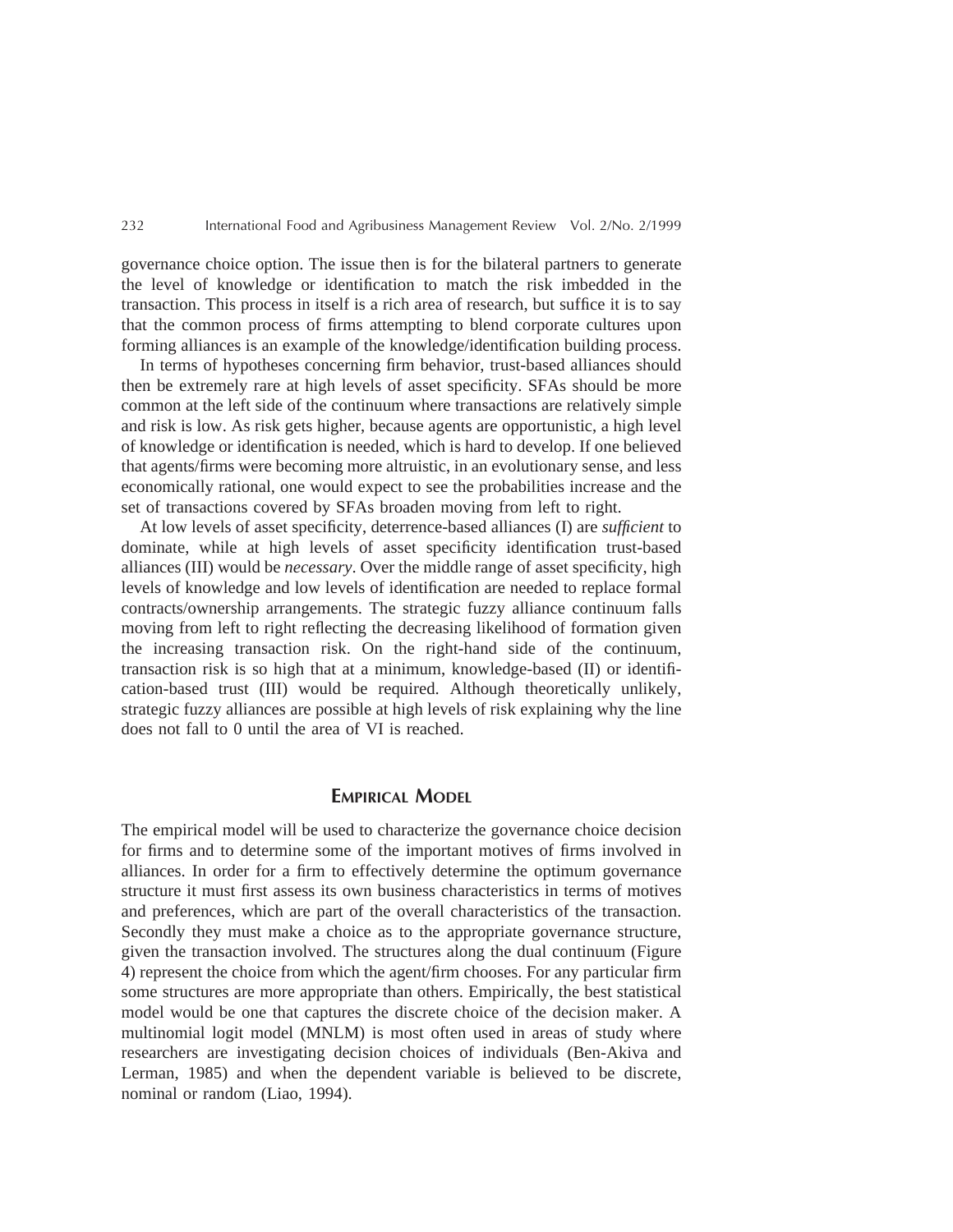The data used for this study were extracted from a survey<sup>3</sup> conducted in 1996 (Dionne et al., 1996). The researchers used a mail survey to contact pork and horticultural processors in Ontario, Quebec and the western provinces about their involvement in strategic alliances.<sup>4</sup>,<sup> $\bar{5}$ </sup>The total number of observations, 49, was dependent on the number of strategic alliances per company.

The objective of this model is to determine the governance choice, in terms of the type of alliance formed based on firm characteristics. The dependent variables are alliance types and the independent variables are alliance attributes. The dependent variables used in this analysis were: 1) tangible asset-based alliances (TAAs); 2) intangible asset-based alliances (IAAs); and 3) mixed alliances (MAs).

A TAA is an alliance where the partners utilize physical assets that are jointly held. The agreement is held together through the use of a contract or hostage assets and tangible measures of success are used, such as return on investment (ROI). In terms of the Dionne survey, those respondents who defined the motives of their alliance as either: "to share assets, physical resources, or human resources"were coded in the multinomial model to be tangible asset-based alliances.

In an IAA, physical assets are not a feature of the alliance. Instead, it is based on shared assets such as shared knowledge or data. In such fuzzy alliances measures of success are intangible and as such are difficult to calculate. In terms of the Dionne survey, those respondents who defined the motives of their alliance as either: "to penetrate a new market, increase market share, conduct R&D, coordinate marketing, conduct a joint advertising program, or to increase quality," were coded in the multinomial model to be intangible asset-based alliances.

A MA combines characteristics from both TAAs and IAAs giving it a hybrid nature. As a result some aspects of a mixed alliance are measurable and others are not. In terms of the Dionne survey, those respondents who defined the motives of their alliance as either: "to decrease costs or risk" were coded in the multinomial model as mixed asset-based alliances.

The empirical model created for this study is shown below in linear format (Equation 1).

$$
\log O_i = \alpha^i + \beta_1^i D + \beta_4^i \text{Trust} + \beta_5^i SP + \beta_6^i \text{Risk} + \beta_7^i \text{Cost} + \beta_9^i \text{Rate} + \beta_{10}^i \text{Know} \tag{1}
$$

The characteristics of the dependent variables  $I = \{1,2,3\}$ 

where:  $1 =$  Tangible asset-based alliance (TAA)

 $2 =$  Intangible asset-based alliance (IAA)

 $3 =$  Mixed alliance (MA)

 $D =$  The alliance is either domestic or international.

Trust  $=$  The level of trust displayed in the strategic alliance.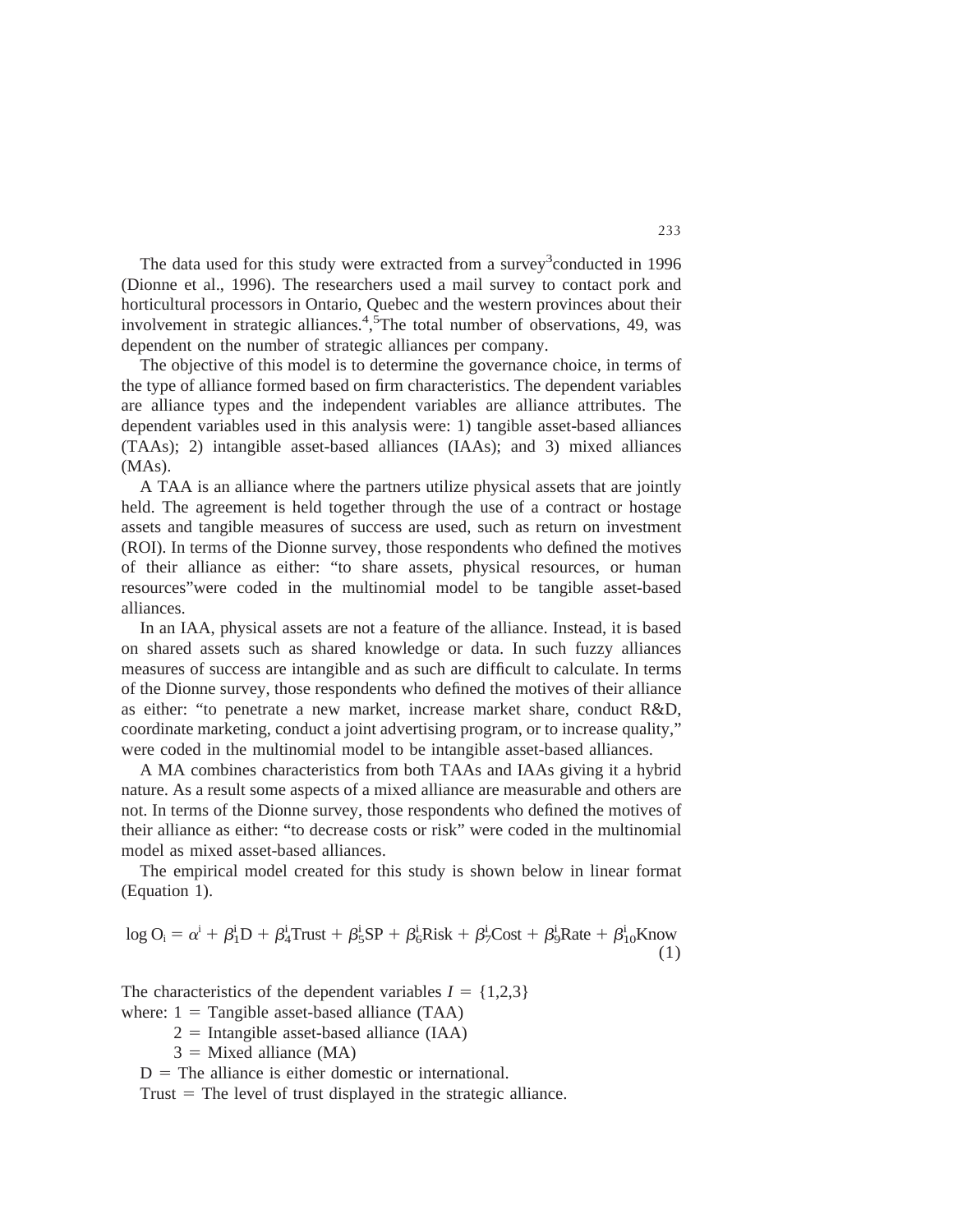|                                                                                   | Dependent Variables                                                                   |           |                                                                                     |
|-----------------------------------------------------------------------------------|---------------------------------------------------------------------------------------|-----------|-------------------------------------------------------------------------------------|
|                                                                                   | IAA                                                                                   | МA        | TAA                                                                                 |
| $H_D$<br>$H_T$<br>$H_{SP}$<br>$H_B$<br>$H_C$<br>$H_{\text{RATE}}$<br>$H_{\kappa}$ | Pos $(+)$<br>Pos $(+)$<br>$Neg(-)$<br>Pos $(+)$<br>Ambiguous<br>$Neg(-)$<br>Pos $(+)$ | Pos $(+)$ | $Neg(-)$<br>$Neg(-)$<br>Pos $(+)$<br>$Neg(-)$<br>Ambiguous<br>Pos $(+)$<br>$Neg(-)$ |

**Table 1.** Hypotheses

 $SP = S$ atisfaction with the alliance related to increasing sales and profit.

 $Risk = S \cdot A$  satisfaction with the alliance related to decreasing risk.

 $Cost = S \cdot S \cdot S$  Satisfaction with the alliance related to decreasing cost.

Rate  $=$  Performance of the firm, after the alliance, as compared with other firms in the same sector.

 $Know = Knowledge by the processor of the existence of strategic alliances in$ the same industry.

# **Hypotheses**

From the theoretical model a set of hypotheses have been established reflecting the relationship between firm characteristics and the probability of selecting one of the three governance structures  $6$ (see Table 1).

The independent variables were:

- 1. whether or not the alliance was Domestic (**D**). This variable addresses the question of knowledge level between alliance partners, where domestic firms are more likely to share identity than international firms. **Hypothesis 1:** Domestic alliances  $(\mathbf{H_D})$  would be positively correlated with IAAs (Table 1). This is also supported by Gulati (1995) who found that nonasset-based alliances were likely to be domestic, while asset-based alliances were more likely to be international.
- 2. the level of trust present in the alliance (**T**). This was a direct question as to the role that trust played in one's satisfaction with the alliance.7 **Hypothesis 2:** trust  $(\mathbf{H}_T)$  was hypothesized to be positively correlated with IAAs. This was surmised as IAAs do not use contracts to enforce the alliance. Trust was believed to be prominent in this relationship.
- 3-5. whether or not satisfaction with the alliance was related to increasing sales and profit (**SP**), or reducing risk (**R**) and/or costs (**C**). This variable addressed the level and role of calculable and specific measures as critical to the alliance. Fuzzy alliances are by definition based on intangible goals often allowing each member to value the benefits of the alliances individually. **Hypothesis 3-5:** increasing sales and profit  $(H_{SP})$ , decreasing risk  $(H_R)$ , and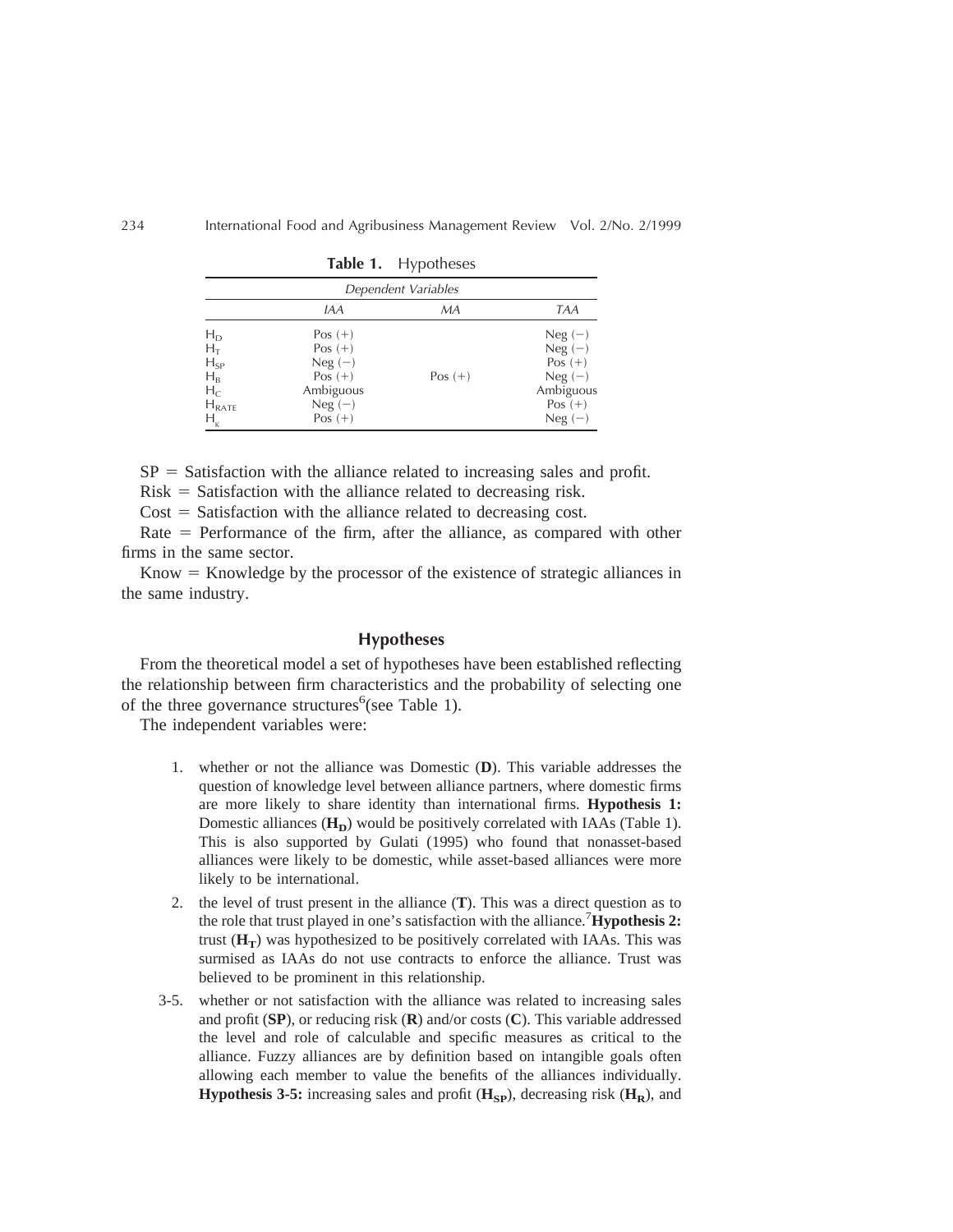decreasing cost  $(\mathbf{H}_{\mathbf{C}})$  are ways in which individuals measure the success of an alliance. **SP** is highly measurable and as such was hypothesized to be positively correlated with TAAs. **R** is an intangible measure of success and thus was surmised to be positively correlated with IAAs or MAs. The hypothesis for **C** was ambiguous because the type of cost being addressed was not specified by Dionne et al., 1996. An SFA reduces both governance and bureaucratic costs; thus it can be hypothesized that this variable should be positively correlated to IAAs. However, because cost is a highly measurable variable it can also be hypothesized that it is positively correlated to TAAs.

- 6. how the performance of the firm compared to other firms in the same sector (**RATE**). **Hypothesis 6:** rate,  $(H_{\text{RATE}})$ , was expected to be positively correlated to TAAs, as the attribute is related to measurability and more likely to be used by tangible asset-based alliances.
- 7. whether strategic alliances were a common strategy in the industry; as measured by the knowledge of the processor of the existence of strategic alliances in the same industry (**Know**). **Hypothesis 7:** the industry standard knowledge  $(H<sub>K</sub>)$  was predicted to be positively correlated with IAAs. This is because firms with a greater understanding of strategic alliances in their industry, may be more partisan about, and thus more comfortable with, trust-based governance structures than those firms involved in TAAs.

# **Multinomial Logit Model Results**

# **Goodness of Fit8**

In this study the empirical model was evaluated using two types of tests, goodness of fit (GOF) and coefficient estimates. The GOF tests, of which four were used, evaluate the overall performance of a chosen model. The four tests used were: 1) predicted outcomes; 2) independence from irrelevant outcomes (IIA); 3) pseudo  $\mathbb{R}^2$ ; and 4) chi-square. In terms of predicted outcomes the model had a 71% accuracy rate. In terms of the IIA test the dependent variables were shown to be sufficiently different from each other and do not present a problem for respondents to distinguish between them, thus the model satisfies the IIA condition. The pseudo  $\mathbb{R}^2$  for this model was 0.28. Predicting the pseudo  $\mathbb{R}^2$ though tends to underestimate the underlying continuous variable (DeMarris, 1992). Finally, a chi-square<sup>9</sup>test was conducted to test whether or not all coefficients simultaneously equal zero. For this model ( $\chi^2 = 22.36$ , *df* = 13, *p* < 0.05) the alternate hypothesis, which states that at least one of the predictors has a significant impact on at least one of the logits, is accepted.

# **Coefficient Estimates**

The second evaluative measure of the performance of the model was to analyze the coefficient estimates. Three coefficient estimate tests were used in this study: 1) a global test for predictors, 2) the *t*-statistic, and 3) the transitivity test.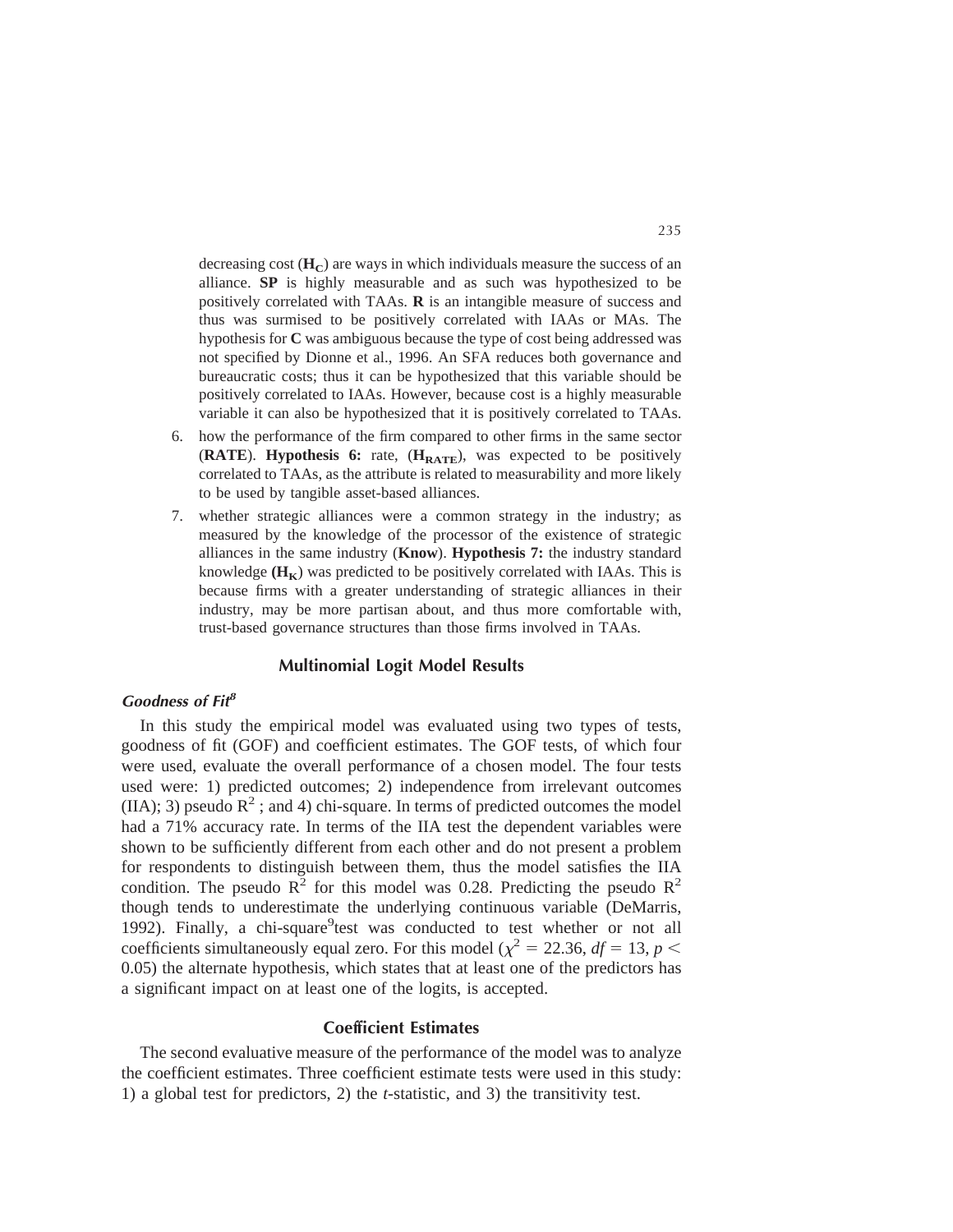| Variable                     | $T v s l^1$                            | M vs $I^2$  | M vs $T^3$ | Transitivity |
|------------------------------|----------------------------------------|-------------|------------|--------------|
| Intercept                    | $-0.93$                                | $-2.71$     | $-1.78$    | NA.          |
|                              | $(-0.47)$                              | $(-1.23)$   | $(-0.79)$  |              |
| Domestic                     | $-1.16$                                | $-0.25$     | 0.91       | 1 > M > T    |
|                              | $(-0.97)$                              | $(-0.24)$   | (0.73)     |              |
| Trust                        | $-0.40$                                | 0.09        | 0.49       | M > I > T    |
|                              | $(-1.37)$                              | (0.35)      | $(1.70)^*$ |              |
| Sales/Profit                 | 0.20                                   | $-1.05$     | $-1.25$    | T > I > M    |
|                              | (0.17)                                 | $(-1.14)$   | $(-1.12)$  |              |
| Risk                         | $-1.98$                                | 0.27        | 2.25       | M > I > T    |
|                              | $(-1.40)$                              | (0.27)      | $(1.66)^*$ |              |
| Cost                         | 3.96                                   | 2.34        | $-1.63$    | T > M > I    |
|                              | $(2.90)$ **                            | $(2.61)$ ** | $(-1.17)$  |              |
| Rate                         | 0.79                                   | 0.39        | $-0.39$    | T > M > 1    |
|                              | (1.15)                                 | (0.68)      | $(-0.62)$  |              |
| Know                         | $-1.86$                                | 1.05        | 2.91       | M > I > T    |
|                              | $(-1.59)$                              | (0.72)      | $(1.90)*$  |              |
| <b>Summary of Statistics</b> |                                        |             |            |              |
| Number of Cases $= 49$       |                                        |             |            |              |
| $L(0) = -51.10$              |                                        |             |            |              |
| $L(1) = -36.78$              |                                        |             |            |              |
| $-2$ [L(0)-L(1)] = 28.65     |                                        |             |            |              |
|                              | Degrees of Freedom $= 13$ (Chi-square) |             |            |              |
| Pseudo $R^2 = .28$           |                                        |             |            |              |
|                              | Percent Correctly Predicted = 71%      |             |            |              |
| <b><i>RESPECTATION</i></b>   |                                        |             |            |              |

**Table 2.** Results of the Multinomial Logit Model

Note: 1 & 2 - The dependent variable was ICT (I was the reference category) 3 - The dependent variable was TCI (T was the reference category) The values in parentheses are the t-values for the respective variables \*significant at the .10 level of confidence \*\*significant at the .01 level of confidence

#### **Global Test for Predictors**

The global test for predictors<sup>10</sup>was used to determine if any particular predictor has an effect on any of the logits. When the predictors were tested individually, cost was significant at the .05 level; sales/profit, risk and knowledge were significant at the .01 level of significance. Thus, these variables have a significant impact on at least one of the dependent variables. Although trust was not significant at the .10, level it was significant at the .15 level of significance. The other variables used in the model were not significant.

#### **T-test, Coefficient Estimates, and Transitivity Test**

A *t*-test was used to determine the significance of the relationship between the independent and dependent variables. The degrees of freedom in this model were 42. In a multinomial logit model; if the sign of the coefficient estimate is negative, the independent variable positively influences the reference category and is negatively correlated to the alternative variable (Liao, 1994; Ben-Akiva, 1985). The transitivity test measures the consistency across independent variables in their affect on the probability of governance choice. The results of the multinomial logit model are shown below (see Table 2).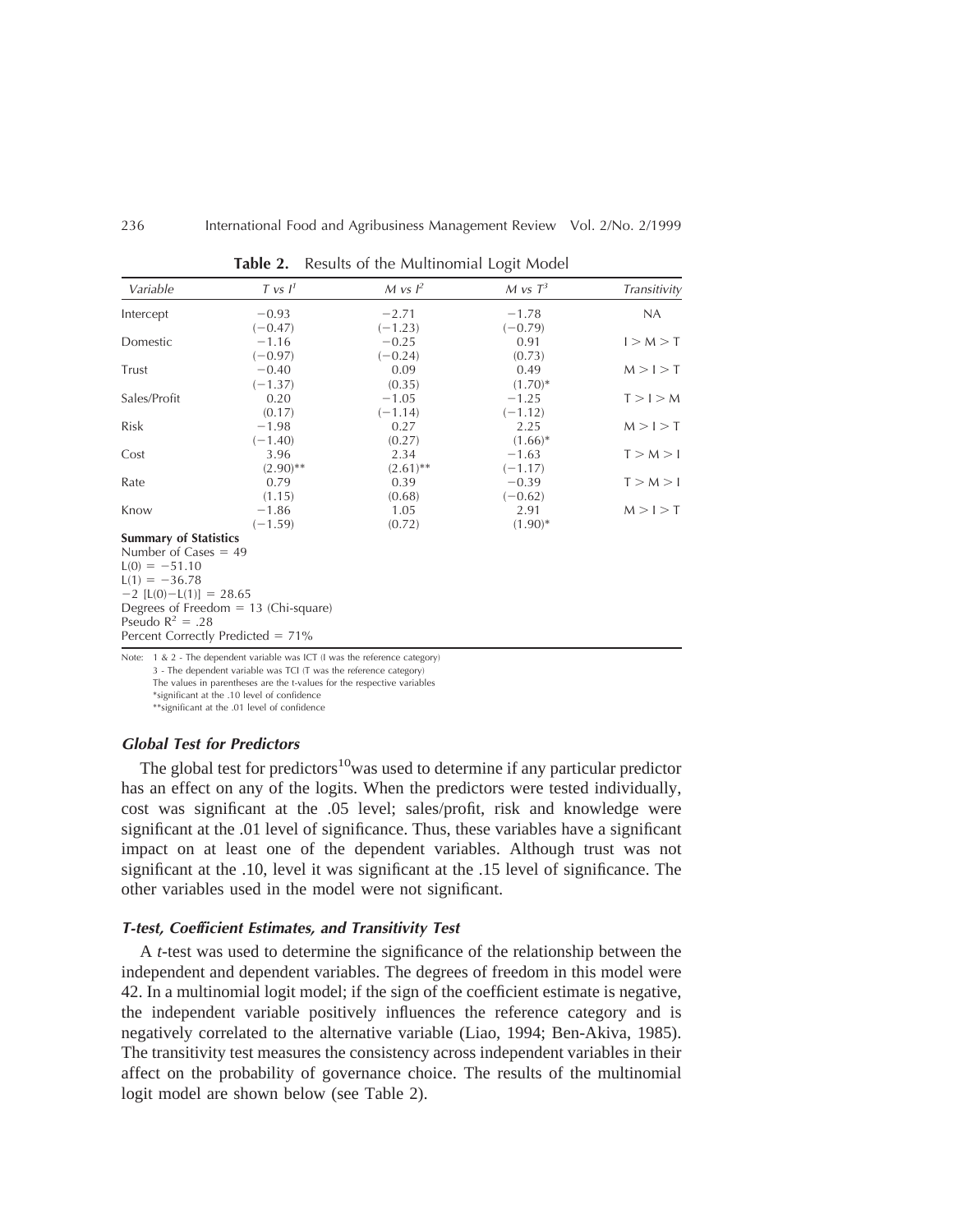#### **Domestic**  $(H_D)$

Consistent with the hypothesis, though not significant at the .10 level, this variable appears to be positively correlated with intangible asset-based alliances, and negatively correlated with tangible asset-based alliances. The pair-wise comparison met the transitivity test where an intangible was preferred to a tangible, an intangible was preferred to a mixed, and a mixed was preferred to a tangible  $(I > M > T)$ .

#### **Trust**  $(H_T)$

Though not significant at the .10 level, trust appears to be positively correlated with intangible asset-based alliances and negatively correlated with tangible asset-based alliances. This was also hypothesized correctly. Mixed alliances appears to be negatively correlated to trust, which is understandable as those involved in these alliances prefer foreign agreements. However, significant at the .10 level, trust is preferred more in a mixed alliance than in a tangible asset-based alliance. The pair-wise comparison met the transitivity test where a mixed was preferred to an intangible, an intangible was preferred to a tangible, and a mixed was preferred to a tangible  $(M I T)$ . For the model comparing T versus I, trust was not found to be significant, however as stated by Ben-Akiva and Lerman (1985), ". . . the inability to reject the hypothesis that some coefficient is zero at a particular significance level does not imply that the hypothesis must be accepted." This variable, although not significant at the .10 level of confidence, was significant at the .17 level of confidence, and may therefore have some influence on the probability of governance choice.

# **Sales** and Profit (H<sub>SP</sub>)

Though the sign on the estimated coefficient indicates that sales and profit were positively correlated with tangible asset-based alliances and negatively correlated with intangible asset-based alliances, which is consistent with the hypothesis, the estimates were not significant at the .10 level. This is consistent with the model comparing tangible and mixed alliances (M vs. T) where satisfaction due to sales and profit performance was more associated with tangible than the mixed alliances. The pair-wise comparison met the transitivity test where a tangible was preferred to an intangible, an intangible was preferred to a mixed, and a tangible was preferred to a mixed alliance  $(T > I > M)$ .

### $Risk$   $(H_p)$

It was hypothesized that the objective of decreasing risk, because as a goal it was more abstract and unmeasurable, would be positively correlated to IAAs and MAs while being negatively correlated to TAAs. This was accurate as risk was positively correlated with intangible asset-based alliances and negatively corre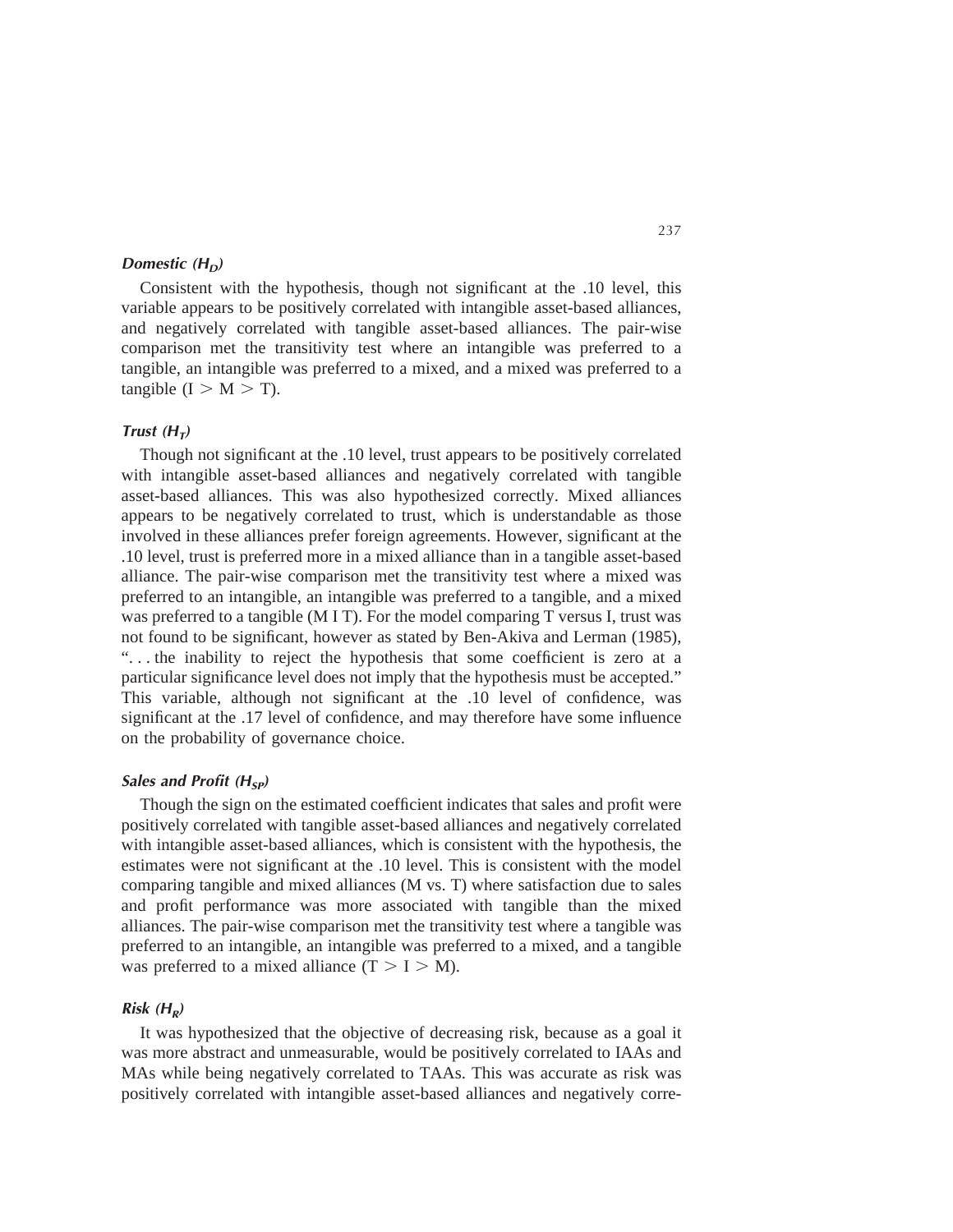lated with tangible asset-based alliances. When comparing MAs versus TAAs, risk was positively correlated with the mixed alliances and was significantly different from zero at the .10 level of confidence. Comparing TAAs vs IAAs, risk is not significant at the .10 level of confidence, however it is significant at the .17 level of significance. The pair-wise comparison met the transitivity test where a mixed alliance was preferred to an intangible, an intangible was preferred to a tangible, and a mixed was preferred to a tangible alliance  $(M > I > T)$ .

### $Cost(H_C)$

Cost was positively correlated with both tangible asset and mixed asset-based alliances, and negatively correlated with intangible asset-based alliances. The hypothesis for this variable was ambiguous because there was more than one type of cost that the respondent could have taken into consideration. Cost was significant at the .01 level of confidence when TAAs and MAs were compare with IAAs. The pair-wise comparison met the transitivity test where a tangible was preferred to a mixed alliance, a mixed was preferred to an intangible, and a tangible was preferred to an intangible  $(T > M > I)$ .

# $Rate (H<sub>Rate</sub>)$

The question from which this variable was determined asked the respondent to compare their firm with others in the same sector. It was hypothesized that rate would be positively correlated to TAAs and negatively correlated to IAAs, as rate is a measurable variable. Empirically, though insignificant at the .10 level, this appears to be correct as rate was positively correlated with tangible asset-based alliances, and negatively correlated with intangible asset- based alliances. The pair-wise comparison met the transitivity test where a tangible was preferred to a mixed alliance, a mixed was preferred to an intangible, and a tangible was preferred to an intangible  $(T > M > I)$ .

### **Knowledge**  $(H_K)$

Knowledge was used as an industry standard to determine if alliances were so prevalent as to be common. It was hypothesized that firms involved in IAAs were more likely to have information about their sector due to the nature of the alliance. Knowledge was positively correlated with intangible asset-based alliances, and negatively correlated with tangible asset- based alliances. The pair-wise comparison met the transitivity test where a mixed alliance was preferred to an intangible, an intangible was preferred to a tangible, and a mixed was preferred to a tangible alliance ( $M > I > T$ ). This variable was positively correlated to mixed alliances and significant at a .10 level of confidence.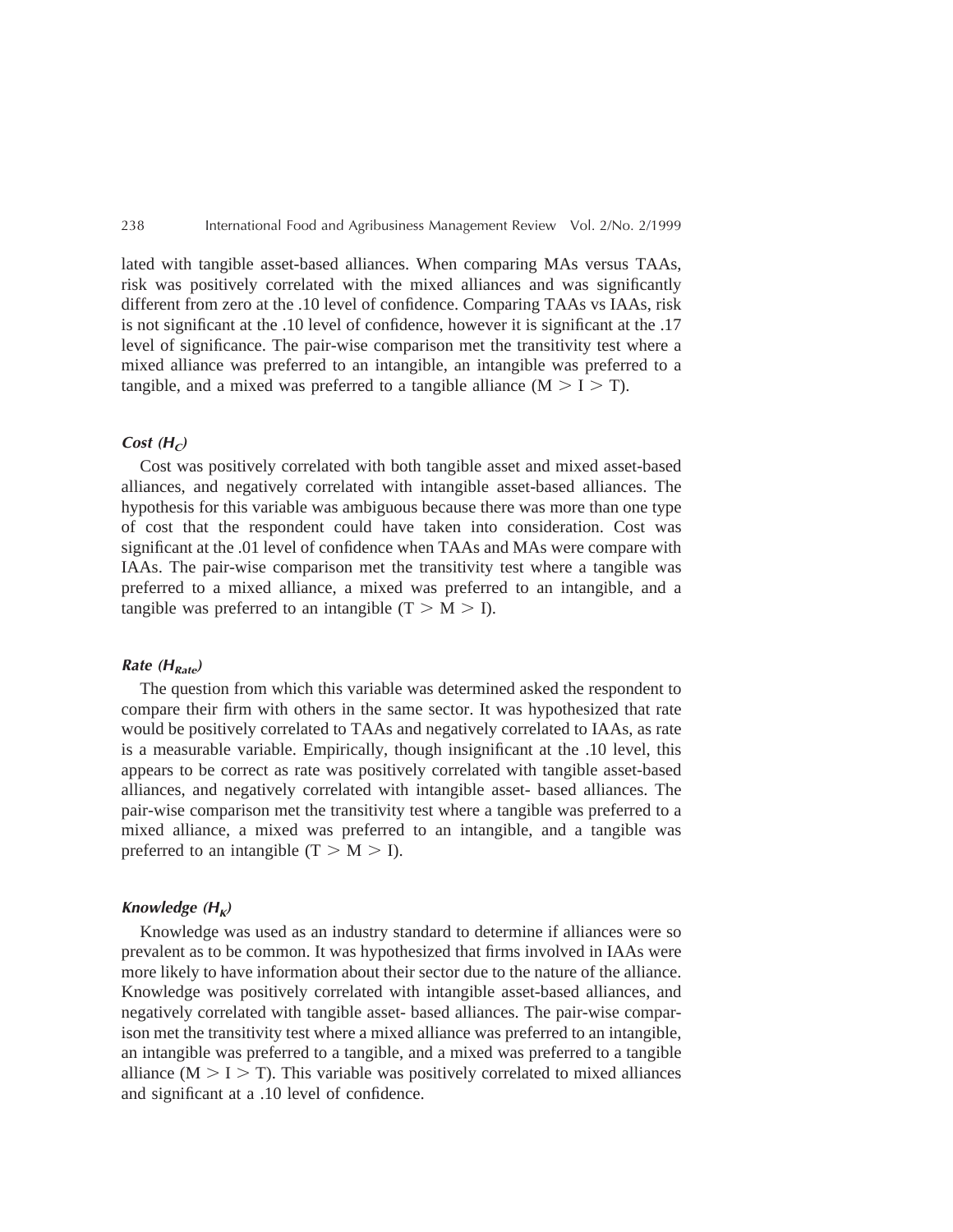# **Analysis**

Overall the model performed with theoretical consistency, not only satisfying the specified hypotheses but meeting the transitivity tests. The model demonstrates that a discrete choice or managerial decision is in fact being made as to governance choice. From survey summary statistics and the results of the MNLM, it is clear that when firms think about strategic alliances there is a continued reliance on traditional governance and evaluative measures, i.e., increasing sales and profit, reduced costs, and performance comparisons with the rest of the industry. These alliances are not fuzzy, but strategic thrusts requiring standard governance control.

At the same time, as the theory predicted, there is a place for strategic fuzzy alliances. They are knowledge and trust dependent and are distinct from tangible-based alliances. For example:

1. the multinomial logit model showed domestic alliances were more likely to be governed by intangible asset-based alliances (SFAs) than international alliances. Thus, for these alliances, knowledge will be higher, communication easier, and trust greater.

there was a distinct difference with respect to the difficult and idiosyncratic measure of risk reduction, which is consistent with Sporleder's (1992) notion of an alliance with fuzzy rules and governance. In such transaction environments control is weak, the rules are fuzzy and the securing mechanism was most likely a form of trust.

The notion that mixed alliances, those based on motivations that were poorly specified (being both measurable and unmeasurable), should fall in between intangible and tangible alliances was correct on only three of seven variables. Econometrically, it was correct to specify it as a distinct choice, but in effect it was more similar to the intangible alliance than the tangible alliance.

When asked about the success of the firm before and after the alliance, 71% said the firm was doing better than before the alliance.<sup>11</sup>They are durable as well; a majority of alliances have been in place 5-plus years. This bodes well for strategic alliances in general, although it may more accurately reflect tangible asset-based alliances. Though respondents were obviously comfortable with the term alliance, clearly their definitions varied across the governance spectrum, some being very similar to tradition business relationships involving some form of a contract, while others involved a high level of trust. But overall, tangible assets and measurability were the rule, not the exception.

When the results of the survey, the discrete choice model and the theory of Figure 4 are brought together it becomes clear managers are solving a tradeoff problem (Williamson, 1975; Goldsmith and Sporleder, 1998). Like the calculus that agents solve between the bureaucracy and the market (Williamson, 1975),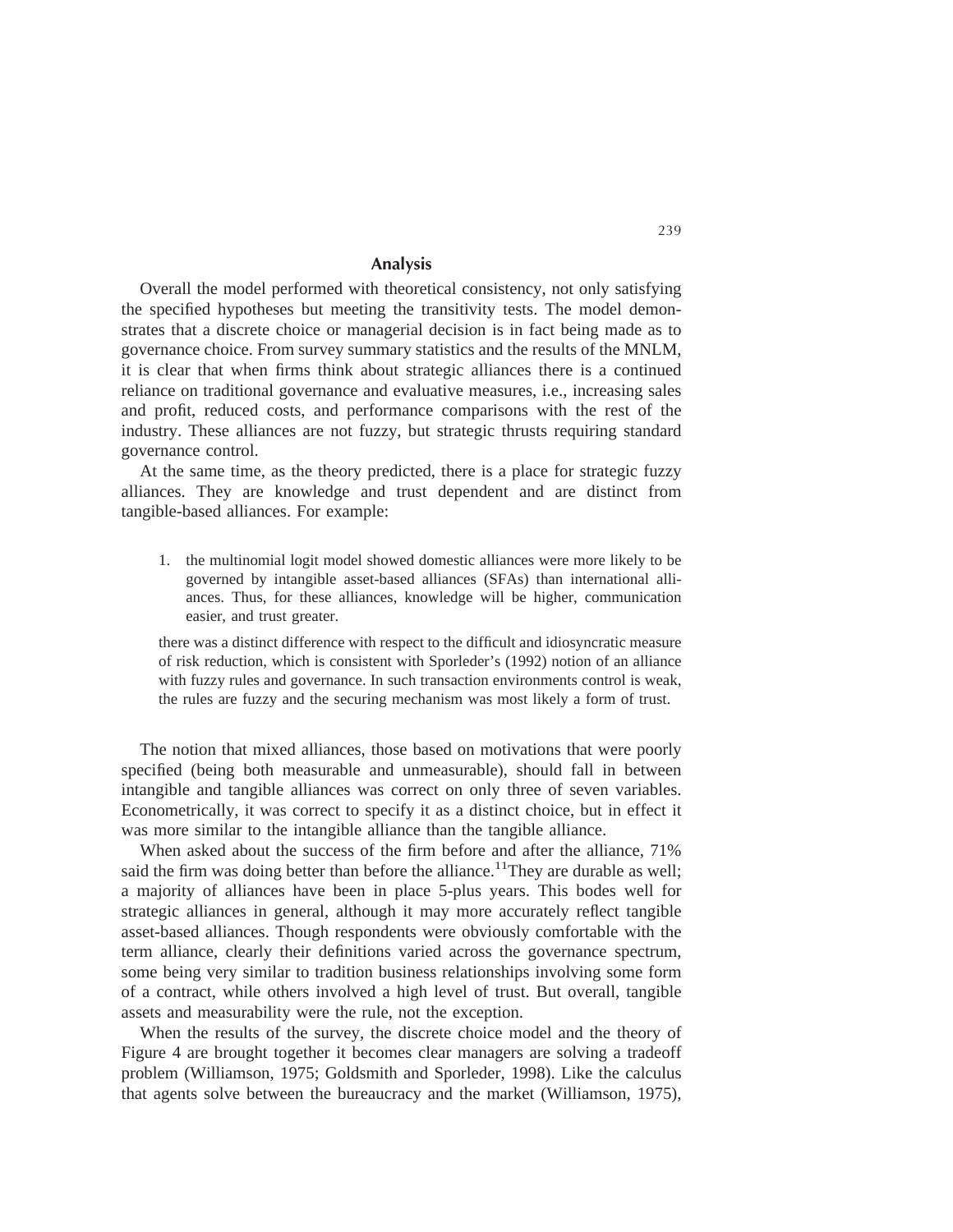agents, over a relevant range, choose between trust-based and contract -based mechanisms, or some hybrid of the two. This is consistent with Ring and Van de Ven (1992) and Chiles and McMackin (1996) who point out that the relationship between transaction risk, trust, and governance choice is complex and that there could be a simple mapping would be naive.

Where our research differs from Ring and Van de Ven (1992) is with respect to their notion of the relational contract. They state, "because risk is high in these transactions (high asset specificity, high uncertainty, and a high level of recurrence<sup>12</sup>), high levels of trust are not only sufficient; they are also necessary" (p. 492). The above empirics do not bear this out. Those alliances that were tangible-based (higher degrees of asset specificity) had a lower probability of relying on trust. Similarly, those alliances which had lower levels of knowledge, implying greater risk levels, too relied on tangible alliances. True trust-based fuzzy alliances were reserved for lower risk, higher knowledge, lower specificity settings. We would argue that under high transaction risk situations, as described above, firms would choose to integrate rather than attempt to invest in a "... private ordering emerging from ... a 'state of union': an evolving set of safeguards that are mutually agreed to by and for, the immediate parties . . ." Ring and Van de Ven (1992, p. 492). A classic example of this are the causative forces that gave rise to the U.S. dairy cooperative movement that began in the early 1900's and continues today. Faced with high levels of transaction risk in the marketing of their milk, dairy producers, en masse, integrated downstream to the first handler stage of the market rather than attempt to form relational contracts with milk processors. The cost of building a "private set of safeguards that were mutually agreed upon" was and is too high for producers. Instead they opted to internalize the transaction.

Finally, respondent knowledge of the industry in regard to strategic alliances is high, as 76% of respondents said they knew of strategic alliances in the industry, thus implying that strategic alliances are common. As mentioned above there was some statistical evidence from the model that those managers who had greater knowledge (of alliances) were more likely to be associated with IAA or MAA. Tangible-based alliances may evolve into an intangible asset-based alliance, the logic being that by increasing knowledge and trust, a contract can be substituted by trust. This is supported by empirical research done by Gulati (1995). On the other hand, though most respondents were familiar with strategic alliances and had a duration of greater than five years, most alliances were TAA and more likely consisted of a low degree of trust. If the firm is satisfied with the tangible asset-based alliance they may not be motivated to change governance structures. An alliance that is trust-based may seem to have barriers, due to the costs of relationship-building, that traditional business structures do not. The high level of knowledge or trust needed to initiate and pursue an alliance of this type may deter individuals more familiar with the traditional governance structures.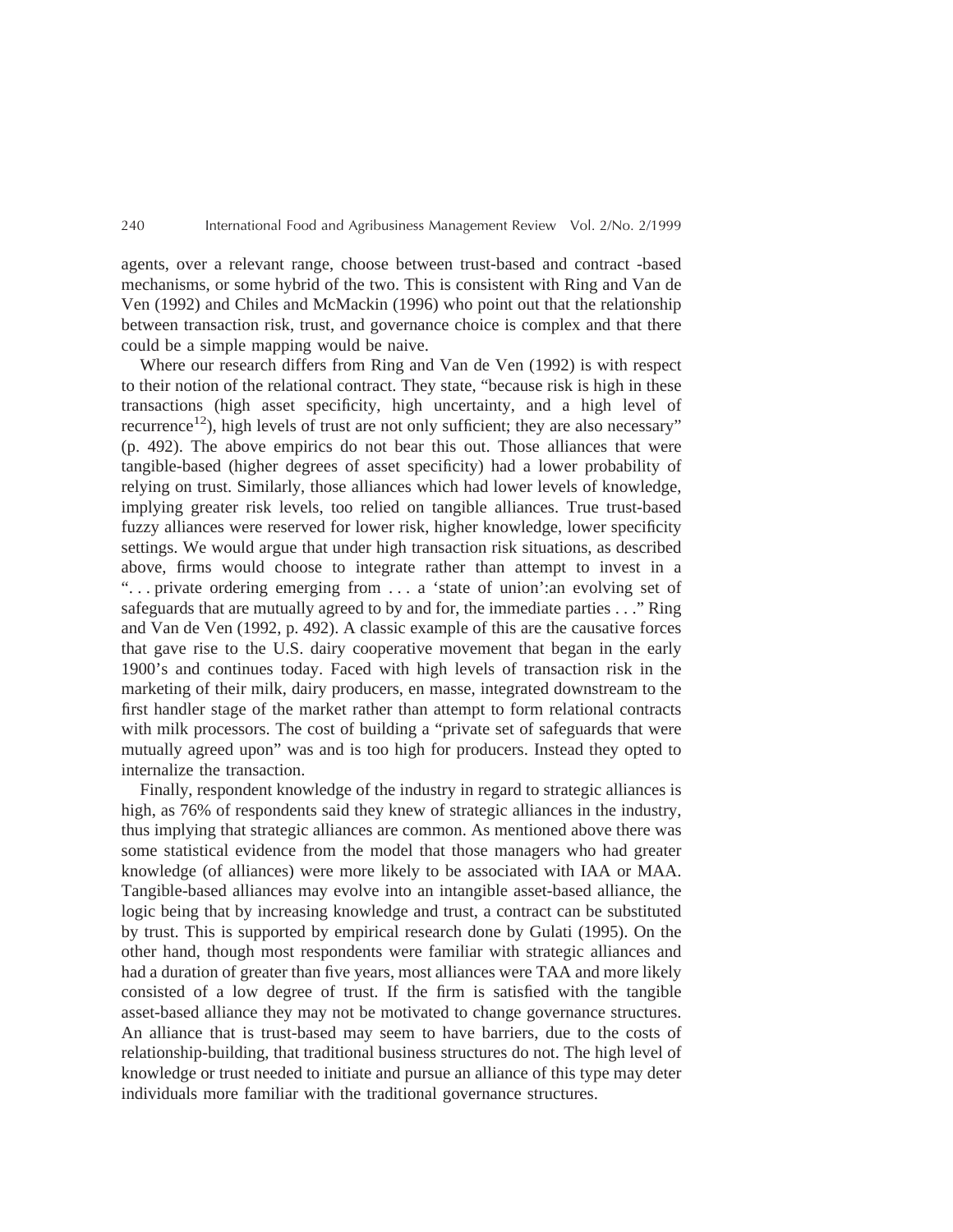# **MANAGERIAL IMPLICATIONS**

The motivation for this study was to understand the role of trust in governance. Neoinstitutional economics, while being extremely microanalytical with respect to governance, appears to have left out the notion of trust. Much of transaction theory is devoted to the role of contracts and bureaucracies to offset agent opportunism, information impact, and transaction risk, yet empirically, trustbased governance structures exist and can perform quite well. Trust-based alliances reduce costs, increase efficiency, and allow flexibility necessary for success in a rapidly changing market place. Trust-based alliances cannot be directly placed on the Williamson (1975) governance choice continuum of markets, contracts and hierarchies thus making it necessary to create a dual continuum. This manuscript developed an additional continuum of governance with substitute trust-based structures.<sup>13</sup>

Trust-based governance is not a complete substitute for all forms of traditional governance though. At low levels of specificity and transaction risk, neither trust nor contracts are necessary to complete a transaction. At the highest levels of specificity, trust is critical to the transaction, but risk is so high as to require integration. In the middle or hybrid area where many transactions occur; traditionally governed through contacting, of one form or another, one finds trust-based agreements as well. The potential for trust to substitute for a contract and the ability for trust to offset transaction risk is a function of knowledge and predictability. Thus, theoretically, one would predict that fuzzy alliances are more likely to be found governing transactions of low specificity and transaction risk. Agents may not be willing to make the investment in knowledge and identity building. Though the above survey was not a random sample, it does characterize the alliances of the study firms where tangible-based alliances and their measurable performance dominated. This empirical result and its supporting theory stands at odds with the comment made by Axelrod (in Hill, 1990): individuals that stress cooperation and trust rather than opportunism dominate the population of players.

Integrating Shapiro's taxonomy of trust into a neoinstitutional model of governance choice, a move from low to high forms of knowledge and predictability can offset greater and greater amounts of transaction risk. The lowest levels of trust, based on deterrence, does not require greater altruism on the part of bilateral trading partners as they are based strictly on economic rationality and idiosyncratic measurement of costs and benefits. This is useful as it reconciles any apparent contradiction between trust-based governance and neoinstitutional theories of opportunism.

For managers the theory and empirical test put forth in this manuscript helps remove some of the mysticism being attached to alliances and their use of trust. Trust can be an important transaction governance mechanism but there are severe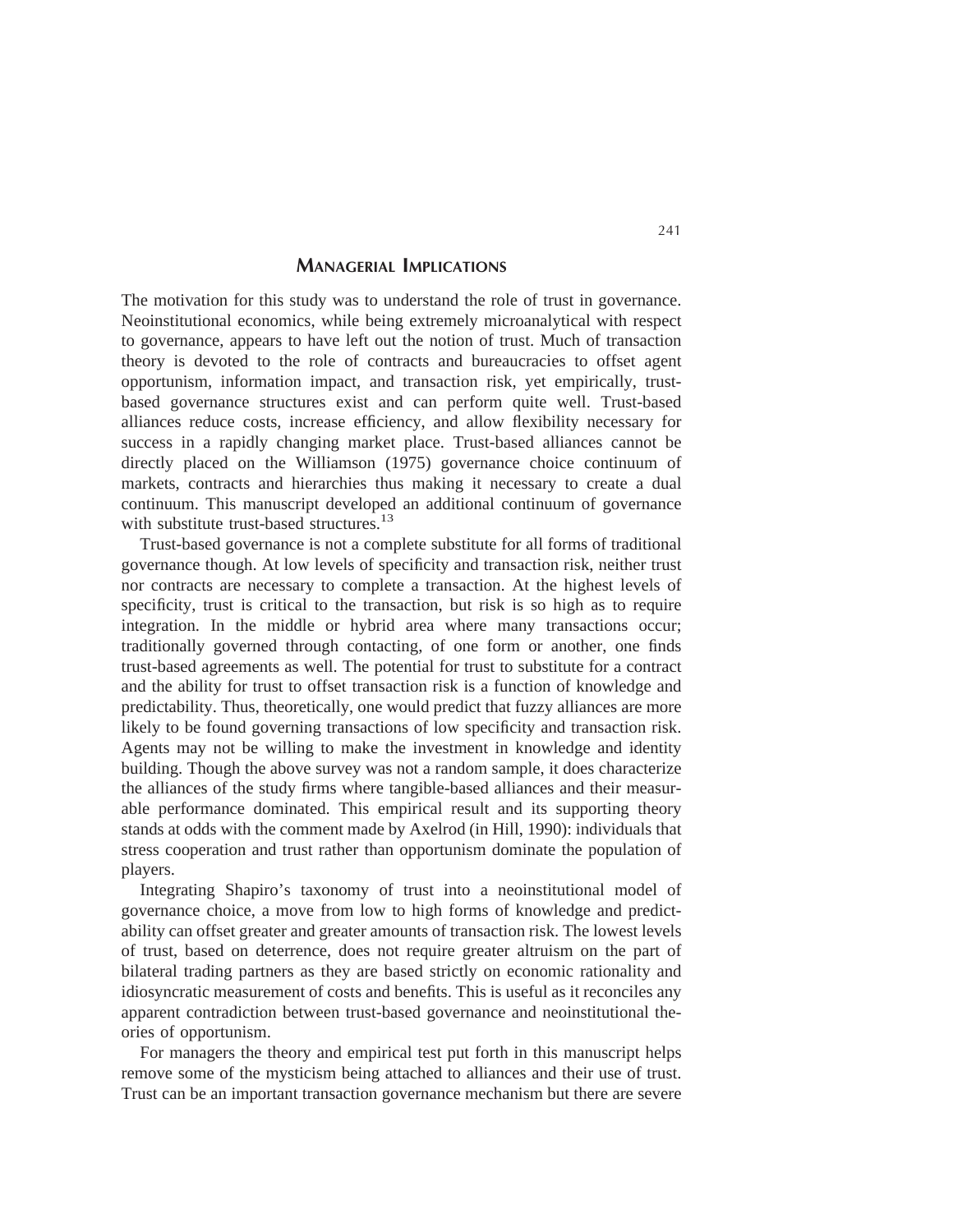limits on its ability to control risk, particularly the investment needed in relationship building. Das and Teng (1998) state:

to trust and to control seem to be two completely different kinds of approaches. When it is fully possible to trust a partner, there is no need to control its behavior. Control comes into play only when adequate trust is not present (p. 495).

Traditional mechanisms for attenuating transaction risk such as contracts and joint ventures still dominate the governance space. As this manuscript and the lengthy literature on trust conveys, trust is an investment in a relationship; depending on the transaction environment and agent characteristics, an investment which may or may not be worth making.

For managers looking to engage in a trust-based relationship, the form of the relationship will, in part, be a function of the risk characteristics of the mutual transaction. Trust can be very cost effective and efficient for regulating transactions, but there are severe limits to trust's enforcement powers. By increasing knowledge and familiarity between the transaction partners, trust and its power can be enhanced. This "investment" in a relationship can generate excellent returns in terms of lower monitoring costs and better performance. The manager's problem as to governance choice is a tradeoff problem. While trust and investment in trust can be beneficial, there is a risk that the relationship will fail. While the expectation for corporate life may be infinite, the expectations for alliance life may need to be less than infinite. This can be due to the dynamics of the marketplace creating alternative opportunities for a transaction partner or it could be due to opportunistic behavior by the partner. It is the stochastic nature of this disruption that exposes managers to governance risk.

Given this, the manager must decide whether the risk in the relationship is worth taking. The manager must look at the downside risk of the relationship as well the upside opportunities. A fundamental component of answering the tradeoff problem is how valuable a set of assets can the manager place at risk? These assets may be physical assets such as a linked production facility, intellectual property such as firm specific knowledge, or intangible assets such as a brand. The risk to underlying assets is especially acute in the economic environment of the food industry where the landscape can change so dramatically. Thus if risk is high, control is paramount for a manager. Trust-based arrangements are limited in their ability to control. There are though examples of high risk, yet trust-based governance mechanisms. For example, family-owned and operated organizations, utilizing the highest form of trust, identity trust, can rely on an informal set of rules even though asset risk is high (a comparative advantage of nepotism). For the average firm though, to achieve this degree of knowledge and familiarity is difficult and rare. Trust-based relationships should be used where underlying asset risk is low, exit and entry speed are paramount, flexibility is important, and exit costs are minimal. As the relationship evolves and more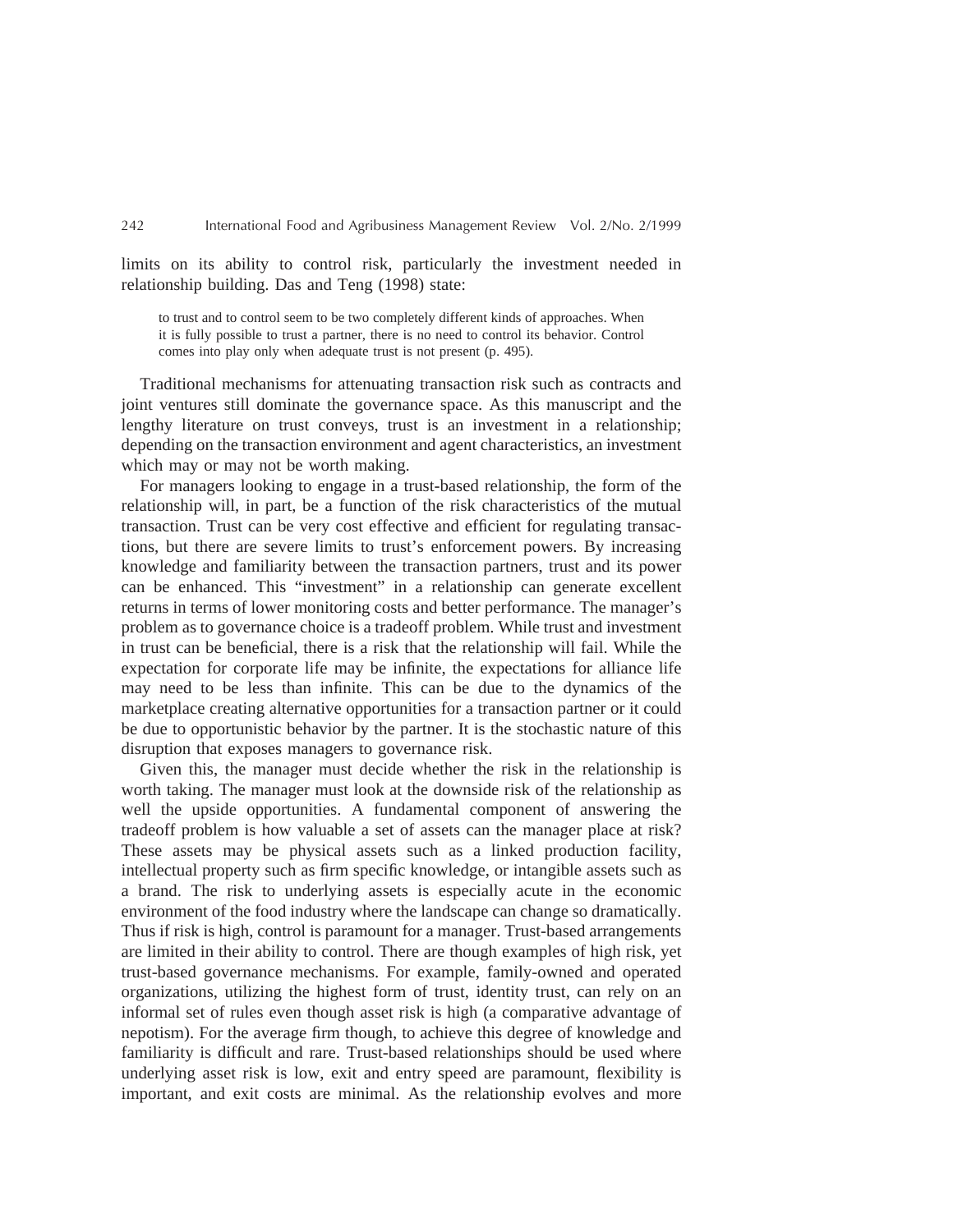experiences are common, the relationship is able to support more risk. Alternatively, hybridization can occur where formal arrangements are made for broad goals and objectives, and day-to-day decisions are left to trust.<sup>14</sup>

Success of a trust-based alliance is rooted in knowledge and a proper matching of the limits of the relationship to each firm's expectations. Knowledge and familiarity are important lubricants to keeping a relationship moving forward. Transaction partners represent different histories, cultures and norms. By building knowledge through interaction and common experiences, suspicions and unwarranted fears are displaced. Thus an investment in relationship maintenance programming, such as regular communication, joint meetings, or common leisure activities can aid partners build trust. Certainly choosing a partner with a compatible set of norms is advantageous for maintaining a successful relationship. Since trust is a function of familiarity, the more one partner can identify with the other, the greater will be the understanding and the more easily suspicions will be displaced. Finally, a successful relationship can be helped by having realistic expectations of the informal arrangement. In light of this, partners should *ex ante*, unilaterally as well as bilaterally, clarify their expectations and examine successful as well as failed relationship scenarios. This would help partners avoid governance misalignment (the wrong governance structure for the transaction) by identifying the transaction risk characteristics, their own level of comfort with their partner, and their expectations as to outcomes.

The crux of the issue which this paper addresses is: what is the role of trust in governance? It reduces to a question of the impact of opportunism on the transaction interface and the ability for agents to depart from strict economic rationality and engage in relationship building. It is clear that knowledge and identification enhance trust, but is it, *ceteris paribus*, sufficient to offset moderate to high levels of transaction risk?

**Acknowledgments:** The authors would like to thank the Social Science and Humanities Research Council of Canada for its contribution to the project as well as the comments of Dr. Garth Coffin and Dr. Robert Romaine. The authors would also like to thank the anonymous reviewers for their excellent comments.

# **NOTES**

1. Previously, firms chose partners not conducting business in the same competitive space as themselves but, more often than not, in the same industry. Therefore a level of familiarity existed between them allowing contracts to be designed using a common experience set, thus, reducing the transaction risk of the agreement. More recently, however, firms have been aligning themselves with partners with whom they are less familiar such as: competitors, suppliers, distributors and non-competing firms (Troy, 1994; Bamford and Jamieson, 1989). For example: 1) Domino's Pizza uses networks set-up by Coca-Cola when entering new markets in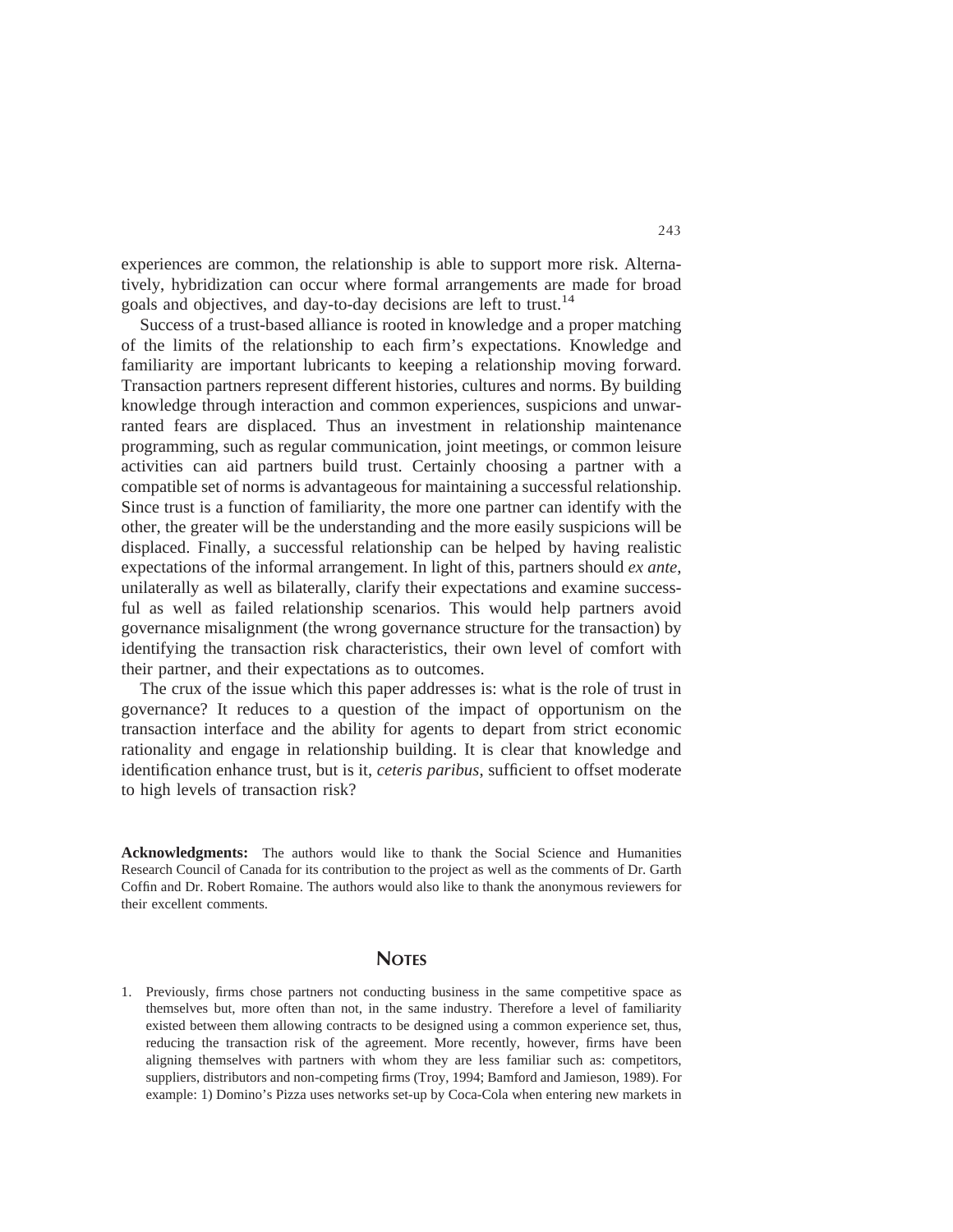other countries (Bamford, 1994), and 2) To save on cost, Pillsbury ships products on the same trucks as their competitors and then actively competes against them in the marketplace (Andel, 1996). Under these new arrangements a firm's knowledge base is less applicable, as past experience in their own industry may not be helpful when working with firms in another sector. Strategic contract alliances, formed within the same competitive space, have a higher level of risk than previous arrangements formed with non-competitors.

- 2. A universal definition for strategic alliances does not exist. They have been described as agreements between two or more firms, in the same sector, banding together to achieve a common goal (Vyas, Shelburn and Rogers, 1995; Troy, 1994; Reger, 1993). To help enforce the relationship, hostage assets and contracts can be used (Westgren, 1994; Borys and Jemison, 1989).
- 3. For an overview of this survey see Adams (1998).
- 4. The overall return rate was 33%.

# **Statistical Overview of Survey Data**

The results of the frequency analysis showed that 73% of the respondents questioned were involved in domestic alliances and 26% were involved in foreign alliances. 82% of the alliances were described as involved in vertical moves, while 6% involved horizontal moves. In 39% of the cases, the governance choice of the firm was a short-term contract, less than 5 years; 24% chose a joint venture; and 21% chose a long-term contract. Of the cases studied, 94% of the alliances still existed and 76% of respondents were satisfied with the results of the alliance. 27% of the respondents selected a high level of trust, 33% a mid level of trust, and 14% a low level of trust when describing characteristics integral to their satisfaction of the alliance. When asked what performance criteria best illustrated the respondents' satisfaction, 63% said sales and profit had increased, 24% felt that risk had been reduced and 43% said that costs had been decreased. Rating the performance of the firm after the alliance, as compared with before the alliance, 71% felt performance had improved, 16% found that there had been no change and 10% discovered that performance had decreased. When compared with other companies in the same sector after the alliance, 79% thought the firm's performance levels had improved, 10% felt there had been no improvement and 6% found performance had decreased. When asked about their knowledge of alliances in their sector, 76% had previous knowledge of alliances in their industry, and 14% did not.

- 6. Mixed alliances do not appear in all the hypotheses because they are assumed to lie between the other two alliances, as it has been defined as a hybrid of tangible and intangible-based alliances. Specific theory related to these types of alliances does not exist.
- 7. In the original survey respondents were asked as to ". . . describe the motives that seem to be responsible for your degree of satisfaction." Their choices were trust, respect and competence. They could mark only one or all three. We re-coded the answers into a five point Likert scale (below) to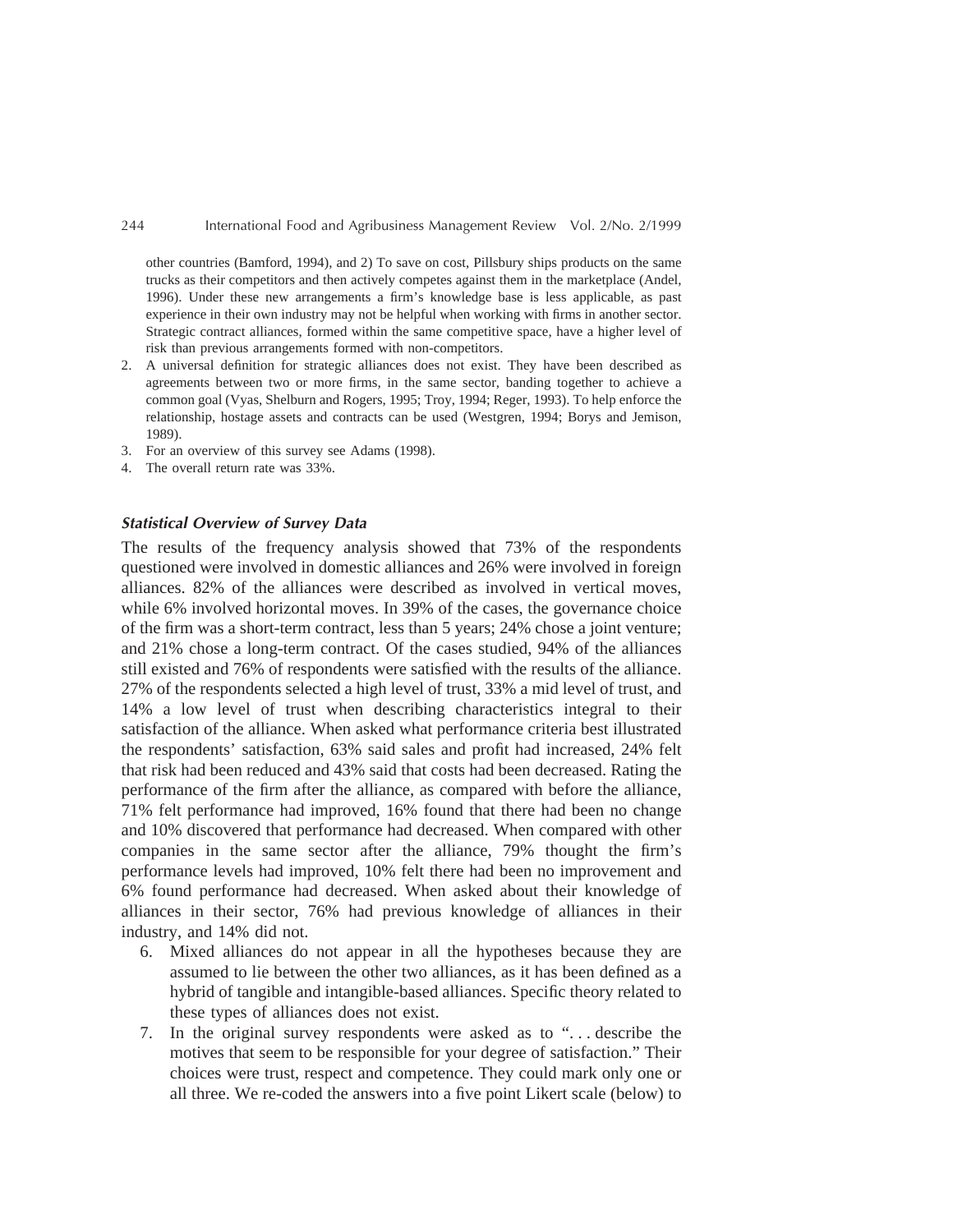be used as the independent variable, Trust. A response of trust alone would signify the purest motivation in terms of the independent variable, while competence, signaling a strong element of measurability, substitutes for trust in supporting the alliance.

| Types of Trust |       |         |            |  |
|----------------|-------|---------|------------|--|
|                | Trust | Respect | Competence |  |
| 0-High         |       |         |            |  |
|                |       | ν       |            |  |
|                |       |         |            |  |
|                |       | X       |            |  |
|                | Χ     |         |            |  |
| 5-Low          |       |         |            |  |

8. When a multinomial logit model is utilized, one of the dependent variables is dropped and it becomes the reference category; this is the element against which the other dependent variables are compared. For this study there were three dependent variables: tangible asset-based alliances (TAA), intangible asset-based alliances (IAA), and mixed alliances (MA). The first variable in each run of the model was the reference category, i.e., IMT, I = 0, the reference category,  $M = 1$ , and T = 2. The three models run were: 1) MTI, 2) TMI, and 3) IMT.

# 1. *GOF Test #1: Predicted Outcomes*

The model was used to predict the governance choice decision  $\{0, 1, \text{ or } 2\}$ . This prediction was then compared to the actual choice. The higher the percentage of correct predictions, the better the goodness of fit. In this case 21 out of 28 cases were accurately predicted to be an IAA, 8 out of 12 cases were correctly determined to be an MA and 6 out of 10 cases were rightly predicted to be a TAA. By dividing the total of these correct predictions 35, by the total number of cases, 49, the percentage accurately predicted was found to be 71%.

# 2. *GOF Test #2: Independence from Irrelevant Outcomes (IIA)*

The test for IIA is a test for irrelevant alternatives and one of the most critical for multinomial logit models. It tests whether the decision-maker truly has a choice set, as specified in the model. In the case of the above model, it tests for the discreteness of the governance choices. This test was conducted by dropping one of the dependent variables at a time, running a reduced model, and then comparing the signs, values, and the significance of the coefficient estimates to those of the full model. Of the potential 21 sign changes (7\*3), there were 4 sign changes all related to variables (Sales and Profit, Domestic, and Rate) which had insignificant coefficient estimates in the full model and insignificant estimates in the reduced models. Estimated coefficient values and significance levels were little changed. Overall the reduced models predicted the same results as the full model, so one can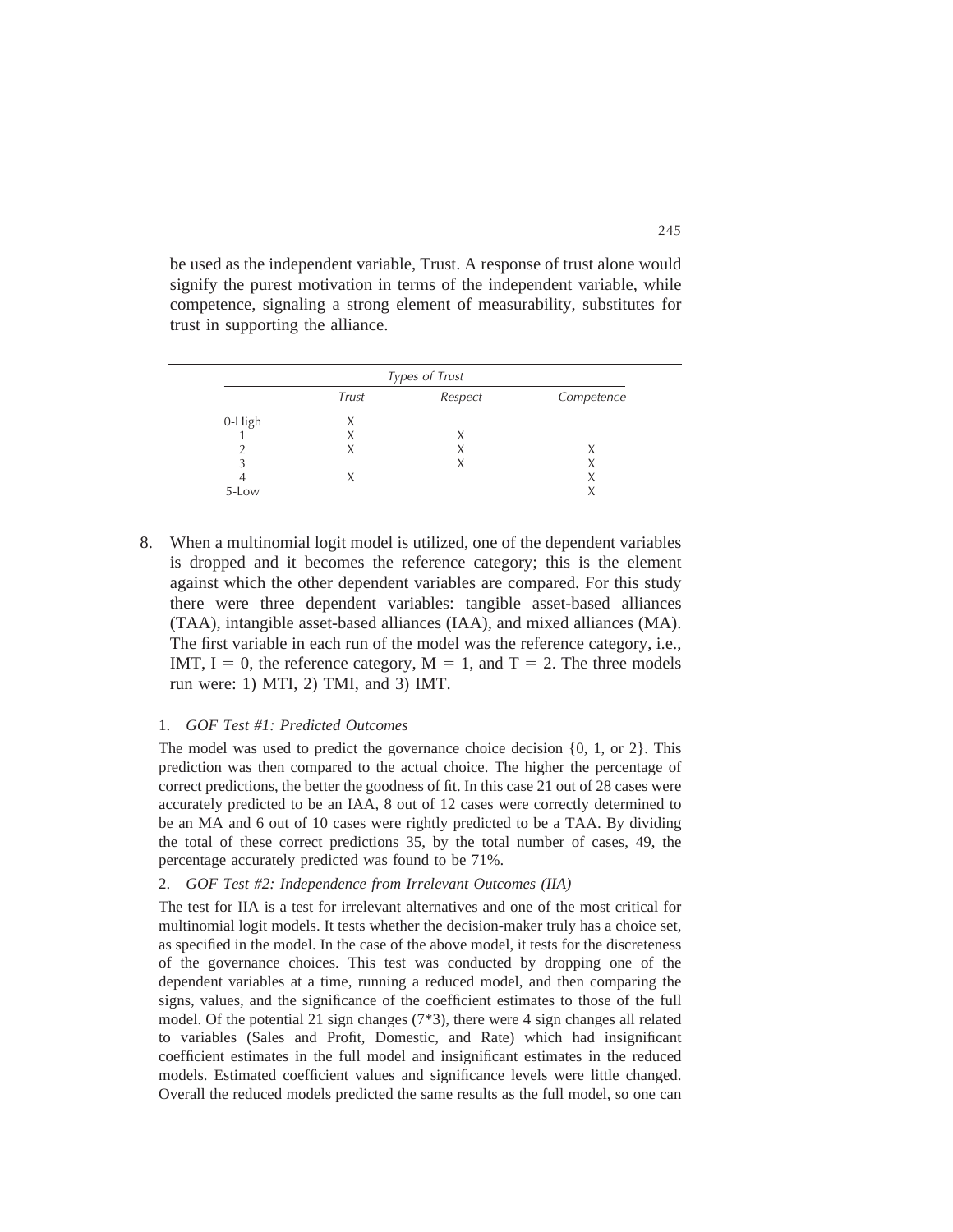conclude that the dependent variables are *sufficiently* different from each other, and do not present a problem for respondents to distinguish between them. The model satisfies the IIA condition.

# *GOF Test #3: Pseudo R2*

The pseudo  $R^2$  determines how related the predictors are to the dependent variables. This test uses the log likelihood values of the full (L1) and reduced models (L0). The pseudo  $R^2$  for this model was 0.28. However, it should be noted that this method of predicting the pseudo  $R^2$  tends to underestimate the underlying continuous variable (DeMarris, 1992).

#### *GOF Test #4: Chi-square*

A chi-square tests whether or not all coefficients simultaneously equal zero. For this study the log likelihood function for the full model, L1, was 36.78. The log likelihood function if all the coefficients, except the intercept, are 0; L0, was 51.10. The chi-square value is determined by subtracting L1 from L0. For this model ( $\chi^2$  = 22.36,  $df = 13$ ,  $p < 0.05$ ) the alternate hypothesis, which states that at least one of the predictors has a significant impact on at least one of the logits, is accepted.

- 9. Chi-square =  $-2\log (L0/L1) = (-2\log L0) (-2\log L1) = -2(\log L$  $logL1$ )
- 10. A global predictor test is used to determine if a particular predictor  $(X_1)$  has an effect on any of the logits being tested. The test is performed by running the full model and then running a reduced model, which excludes the predictor the researcher wishes to test. The chi-square value from the restricted model is then subtracted from the chi-square value for the full-model, the degrees of freedom are  $M-1$ , where M equals the number of dependent variables. The null hypothesis is that  $X_1$  has no effect on any of the M -1 logits. The alternate then, is that  $X_1$  has an effect on at least one of the logits. If the test is significant then Ho is rejected and the researcher can assume that the predictor being tested has an effect on at least one of the logits.
- 11. See note 5.
- 12. See Goldsmith and Sporleder (1998) and their discussion of "frequency."
- 13. It is certainly possible, and probably the norm to think that the governance choice decision may involve a combination of trust and contracting and that it is not simply a binary choice.
- 14. This is commonly done with employment contracts. While the risk is too high to rarely permit a fully trust-based arrangement, the larger issues such as wages and benefits are specified while the day-to-day conduct is left to the employees' discretion.

# **REFERENCES**

Adams, C-L. 1998. "Managerial Decision Making in Agribusiness: Strategic Alliances as a Governance Choice." Unpublished Masters Thesis. Department of Agricultural Economics, McGill University.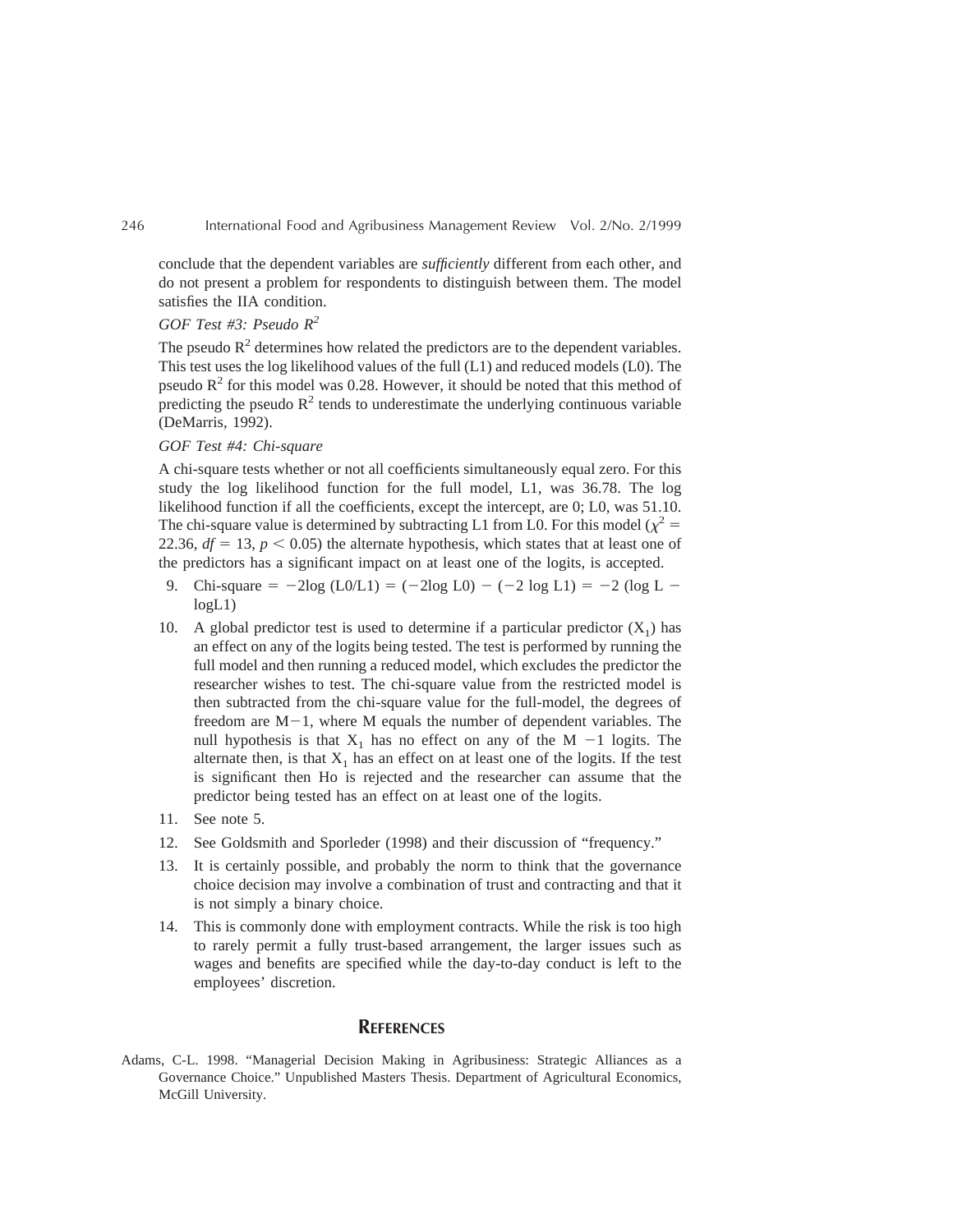- Amanor-Boadu, V., and L. Martin. 1992. "Enhancing the Competitiveness of Canadian Agri- food Industries Through Vertical Strategic Alliances." George Morris Center. November.
- Andel, T. 1996 "Logistics Makes Strange Channelfellows." *Transportation and Distribution, 37*(7): 87–92.
- Bamford, B., and D. B. Jamieson. 1989. "Hybrid Arrangements as Strategic Alliances: Theoretical Issues in Organizational Combinations." *Academy of Management Review, 14*(2): 234–249.
- Bamford, J. 1994. "Not so Dangerous Liaisons: Why Some Strategic Corporate Alliances are Flourishing in the U.S." *Financial World, 163*, (25): 56–57.
- Ben-Akiva, M., and S. R. Lerman. 1985*. Discrete Choice Analysis: Theory and Application to Travel Demand.* MA: MIT Press.
- Borys, B., and D. B. Jemison. 1989. "Hybrid Arrangements as Strategic Alliances: Theoretical Issues in Organizational Combinations." *Academy of Management Review, 14*(2): 234–249.
- Chiles, T. H., and John F. McMackin. 1996. "Integrating Variable Risk Preferences, Trust, and Transaction Cost Economics." *Academy of Management Review, 21*(11): 73–100.
- Cohn, T. H. 1993. *The Intersection of Domestic and Foreign Policy in the NAFTA Agricultural Negotiations.* The Canadian-American Center, Maine.
- Das, T. K., and B-S Teng. 1998. *"*Between Trust and Control: Developing Confidence In Partner Cooperation In Alliances." *Academy of Management Review, 23*(3): 491–512.
- Dasgupta, Partha. 1988. "Trust as a Commodity." Pp. 49–72 in D. Gambetta, ed., *Trust Making and Breaking Cooperative Relations.* New York: Blackwell.
- DeMaris, A.. 1992. Logit Modeling: Practical Applications. Vol. 86. London: Sage.
- Dionne, P., R. Lambert, R. Romaine, and G. Coffin. 1996. "Strategic Alliances Among Canadian Swine and Horticultural Processors: A Survey." The University of Laval and McGill University*.* July and October.
- Dodgson, M.1993. "Learning, Trust and Technological Collaboration," *Human Relations, 46*(1): 77–93.
- Gambetta, D.. 1988. "Can We Trust Trust?" Pp. 213–237 in D. Gambetta, ed., Trust Making and Breaking Cooperative Relations. New York: Blackwell.
- Goldsmith, P. D., and T. Sporleder. 1998. "Analyzing Foreign Direct Investment Decisions by Food and Beverage Firms: An Empirical Model of Transaction Theory." *The Canadian Journal of Agricultural Economics, 46* November: 329–346.
- Gulati, R.. 1995. "Does Familiarity Breed Trust? The Implications of Repeated Ties for Contractual Choice in Alliances." *Academy of Management Journal, 38,*(1): 85–113.
- Hamel, G.. 1991. "Competition for Competence and Interpartner Learning within International Strategic Alliances." *Strategic Management Journal,12*: 83–103.
- Hill, C. 1990. "Cooperation, Opportunism, and the Invisible Hand: Implications for Transaction Cost Theory." *Academy of Management Review, 15*(3): 500–513.
- Hosmer, L. T. 1995. "Trust: The Connecting Link Between Organizational Theory and Philosophical Ethics." Academy of Management Review*,* 20(2): 379–404.
- Lewis, D., and A. Weigert. 1985. "Trust a Social Reality." *Social Forces, 63*(4): 967–85.
- Liao, T.F. 1994. *Interpreting Probability Models: Logit, Probit, and Other Generalized Linear Models.* Vol. 101. Quantitative Applications in the Social Sciences. Edited by M. S. Lewis-Beck. London: Sage.
- Luhmann, N.. 1988. "Familiarity, Confidence, Trust: Problems and Alternatives." Pp. 94–107 in D. Gambetta, ed., *Trust Making and Breaking Cooperative Relations* New York: Blackwell.
- Maitland, I., J. Bryson, and A. Van de Ven. 1985. "Sociologists, Economists and Opportunism." *Academy Management Review, 10*(1): 59–65.
- Nohria, N., and C. Garcia-Pont. 1991. "Global structure linkages and industry structure." Strategic Management Journal, 12: 105–124.